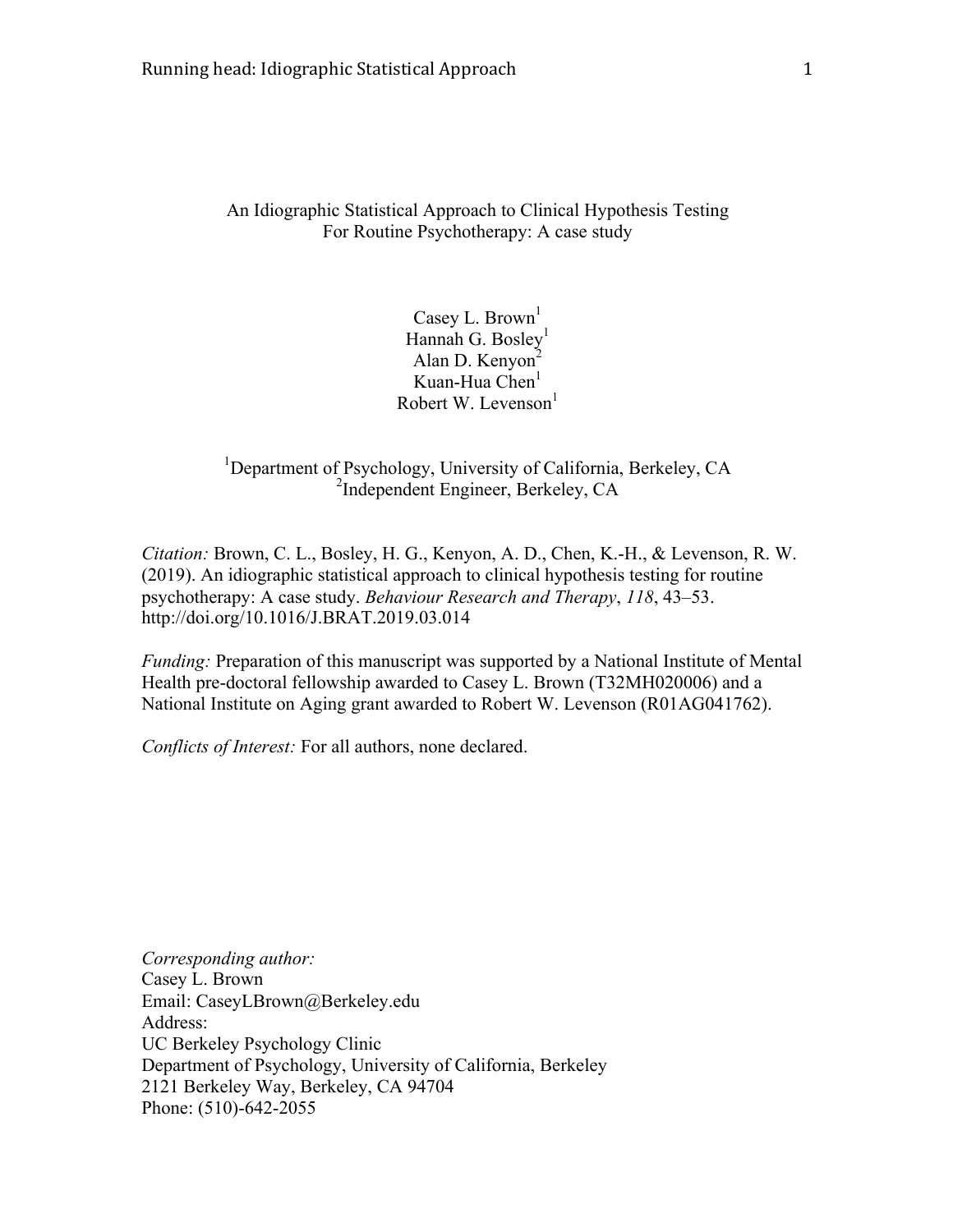#### Abstract

In order to develop more targeted, efficient, and effective psychotherapeutic interventions, calls have been made in the literature for greater use of idiographic hypothesis testing. Idiographic analyses can provide useful information regarding mechanisms of change within individuals over time during treatment. However, it remains unclear how clinicians might utilize idiographic statistical analyses during routine treatment to test clinical hypotheses, and in turn, guide treatment. We present an idiographic statistical framework for clinical hypothesis testing with routine treatment data that enables clinicians to examine a) whether the client's symptoms and hypothesized mechanisms change over time, b) whether trajectories of change reflect the timing of interventions, c) whether mechanisms predict subsequent symptoms, and d) whether relationships exist between *multiple* mechanisms, symptoms, or other treatmentrelated constructs over time. We demonstrate the utility of the approach for clinical hypothesis testing by applying it to routine treatment data collected from a 56 year-old male who presented with a combination of anger problems, anxiety, and depressive symptoms. We discuss how results from analyses can inform the case-formulation and guide clinical decision-making. We aim to make these methods more accessible by providing an online platform where clinicians can enter client data, test their clinical hypotheses using idiographic analyses, and utilize the results to disseminate their findings.

*Keywords*: cognitive behavior therapy; person specific; single case; case-formulation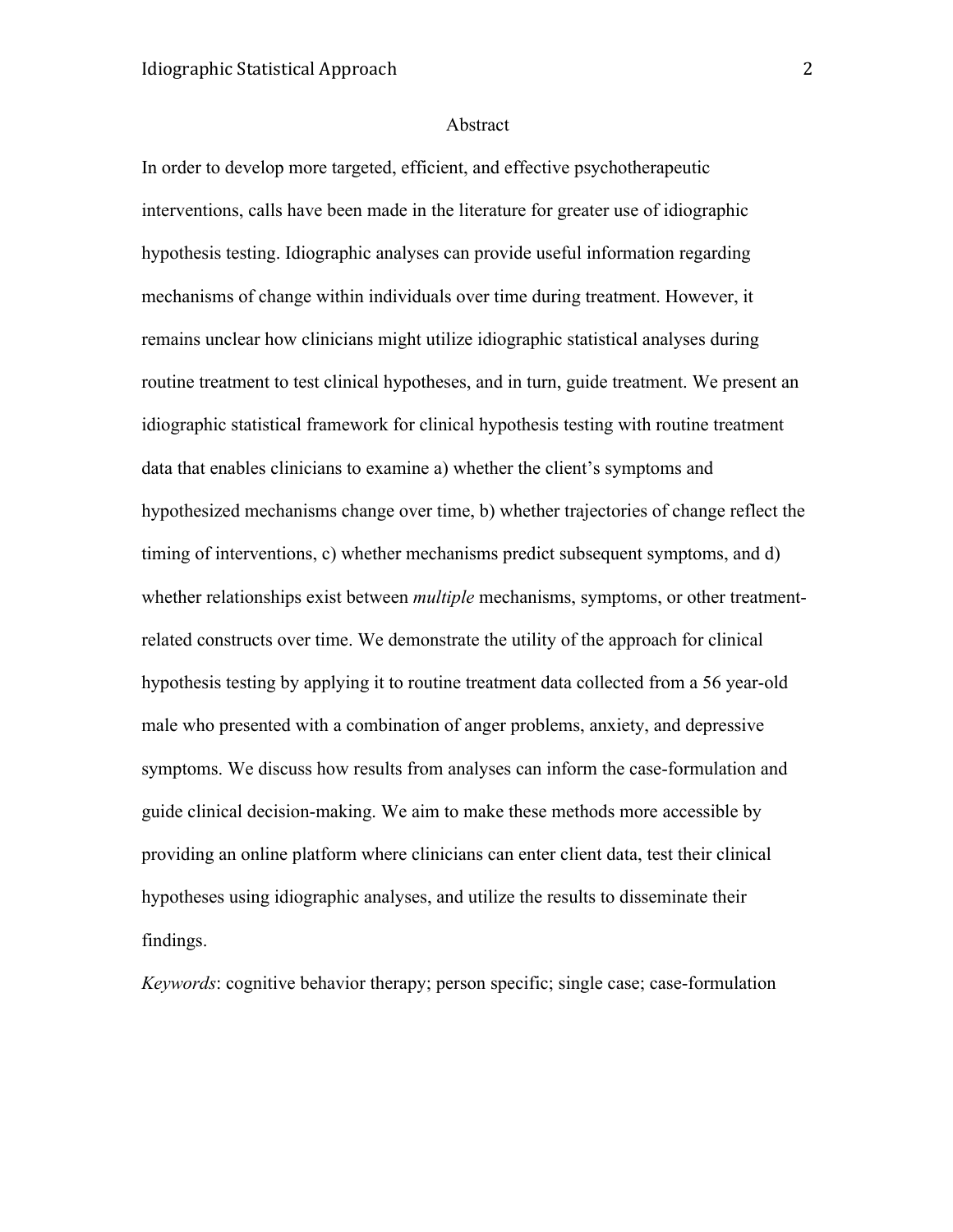An Idiographic Statistical Approach to Clinical Hypothesis Testing For Routine Psychotherapy: A Case Study

Cognitive Behavioral Therapy (CBT) and other empirically supported treatments (ESTs) remain ineffective for many individuals (Hofmann, Asnaani, Vonk, Sawyer, & Fang, 2012). Researchers have argued that a greater emphasis on idiographic analysis of clinical data (i.e., analyzing change processes within individuals over time) is necessary for more effective interventions (Barlow & Nock, 2009; Molenaar, 2004). Idiographic analyses can shed light on the psychological mechanisms that promote symptom change during treatment, improving our understanding of how, when, and for whom change occurs during psychotherapy (Boswell & Bugatti, 2016; Boswell, Anderson, & Barlow, 2014). As a result, idiographic analyses are becoming more common in research (e.g., Fisher et al., 2017; Wright et al., 2016). Idiographic analyses may also prove useful in clinical practice settings to improve clinical hypothesis testing and decision-making. In fact, many clinicians have begun to rely on idiographic hypothesis testing, using a caseformulation approach to improve clinical decisions (Persons & Hong, 2016).

In the case-formulation approach to CBT, a patient's symptoms and the potential mechanisms underlying those symptoms are assessed in order to develop a personalized formulation of the client's problems (Persons & Tompkins, 1997). For example, a clinician may develop a formulation that repetitive negative thoughts and poor sleep hygiene are two mechanisms underlying a client's depressive symptoms. A clinician then selects interventions from a variety of ESTs to target the hypothesized mechanisms in the formulation in order to reduce symptoms (Persons, 2012). Changes in mechanisms and symptoms are monitored as treatment progresses, and the formulation and treatment are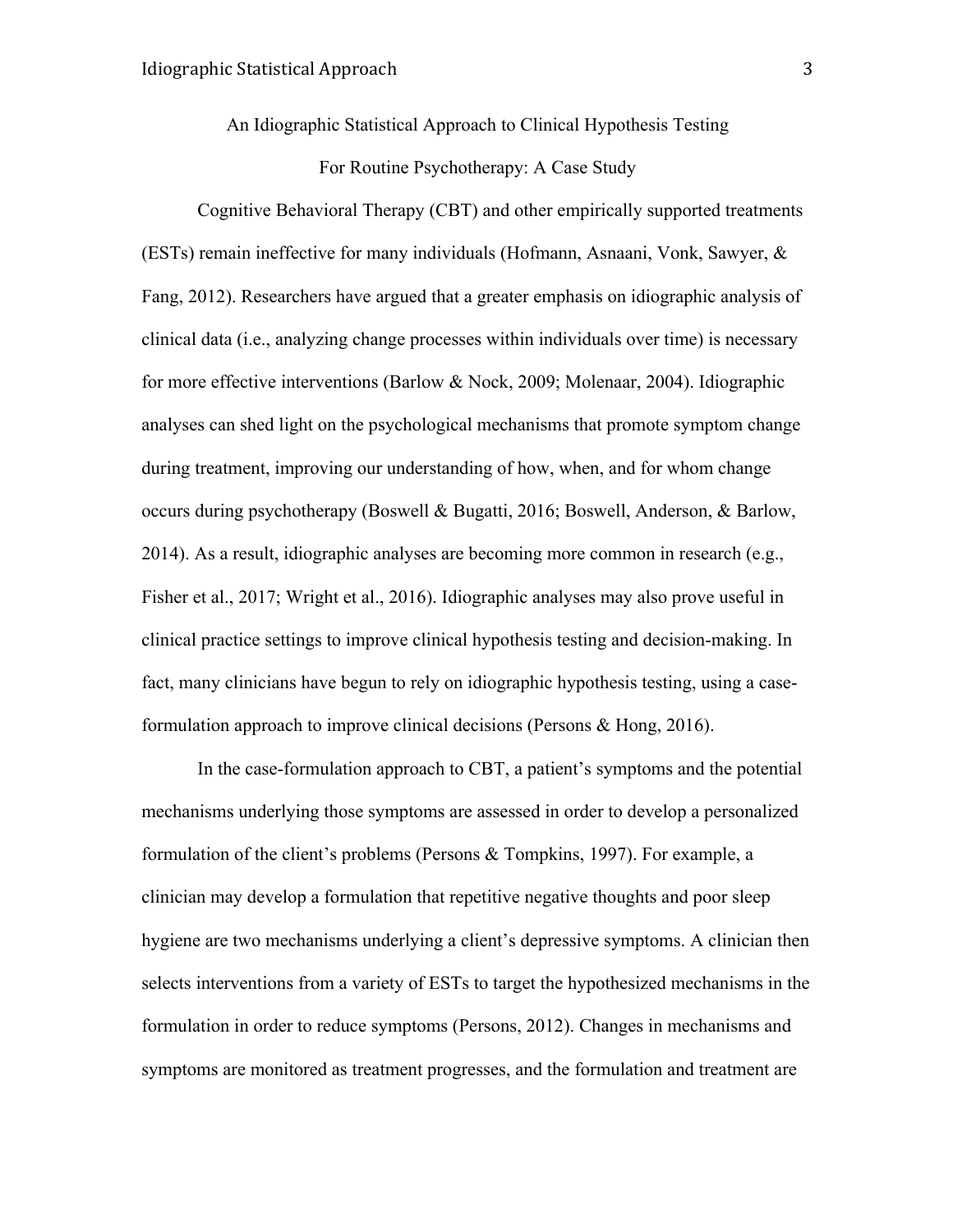adjusted as necessary based on data from the patient (Persons, 2012; Persons, Brown, & Diamond, 2019).

Because the case formulation approach to CBT and other ESTs encourage the use of client's self-report data to test clinical hypotheses and guide treatment, clinicians are increasingly collecting quantitative data from their clients to make inferences about change processes by visually inspecting client data. In addition to visual inspection, other useful methods have been developed to provide therapists with feedback on treatment effectiveness (e.g., Lutz, Zimmermann, Müller, Deisenhofer, & Rubel, 2017; Lyon, Lewis, Boyd, Hendrix, & Liu, 2016; Shimokawa, Lambert, & Smart, 2010). However, these methods typically do not offer therapists optimal flexibility in measure selection (Lyon et al., 2016). For example, therapists must use a specific measure or a set of measures that are not personalized to their client's unique problems. More importantly, existing approaches often do not answer questions of clinical relevance beyond the basic issue of, "Is treatment working for this patient?"

In addition to understanding whether symptoms and hypothesized mechanisms are changing during treatment, it is also useful to know *how* they're changing. Therapists using a case-formulation approach typically want to know whether they're targeting the right mechanisms to reduce symptoms. They also want to understand the relationships between mechanisms, symptoms, and other treatment constructs in order to tailor the formulation, prioritize treatment targets, and improve their clinical decisions. Researchers have used impressive idiographic methods to examine these kinds of clinical questions in research settings (e.g., Fisher, 2015). However, such methods have not been applied to routine treatment data, despite the valuable information they could provide. Even simpler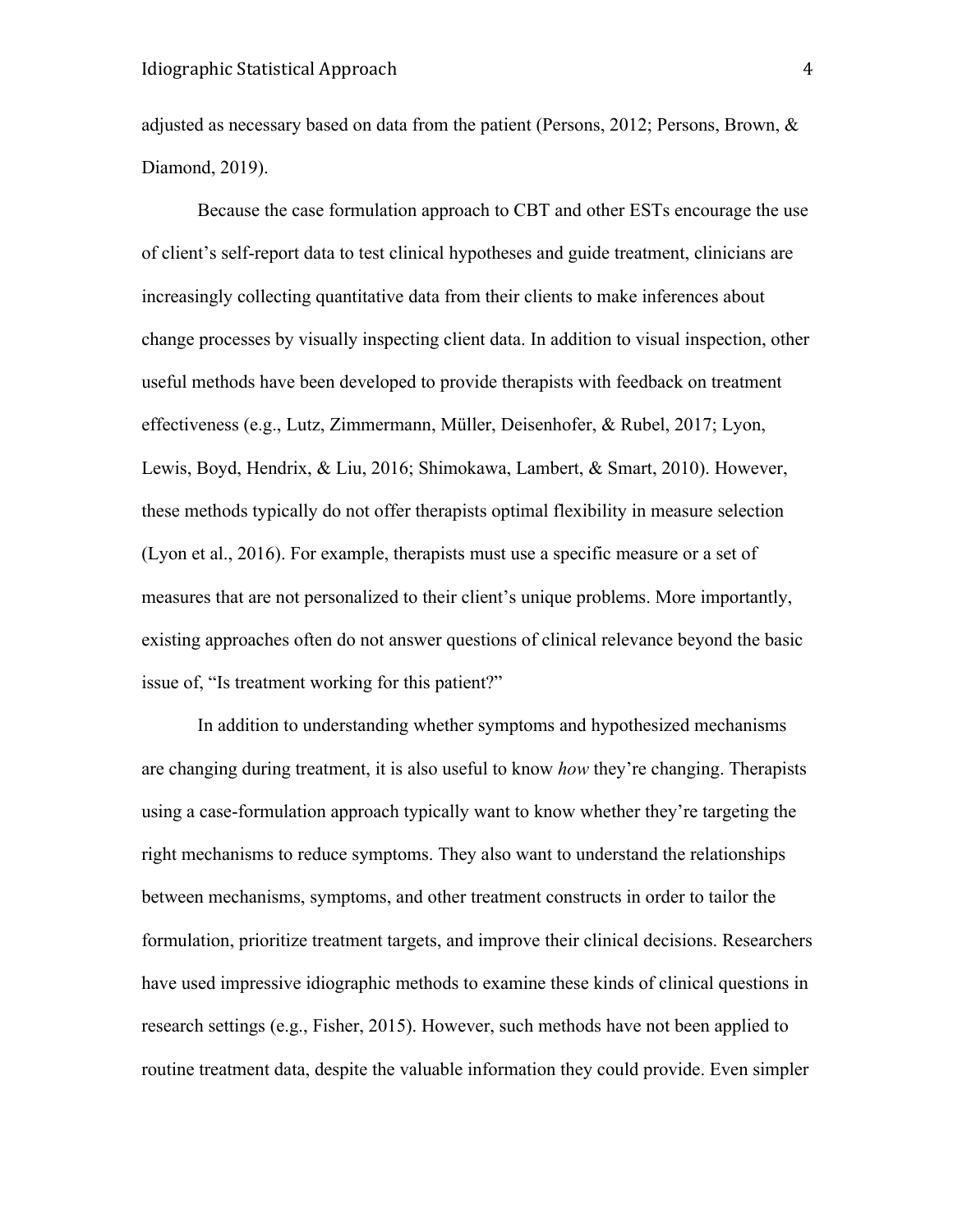idiographic approaches (e.g., person-specific regression) that can tackle important questions of clinical interest are also not typically utilized by clinicians.

There are many possible reasons practicing clinicians do not take advantage of idiographic statistics to test clinical hypotheses. Clinicians may believe that idiographic statistical procedures require treatments to be delayed or halted for the purpose of data collection. They may perceive analyses to engender atypical time demands for themselves (e.g., learning to write code in modern statistical software) or for their clients (e.g., filling out questionnaires multiple times per day). Moreover, clinicians may assume that statistics cannot be applied to "messy" clinical data, which may include sporadic missing data and measures added partway through treatment. As a result, potentially valuable data already collected during treatment remain underutilized. There is a need for systematic approaches and tools that enable clinicians to readily incorporate existing idiographic statistics into routine clinical practice.

#### **The Current Study**

In the current study, we describe and apply an idiographic statistical approach for clinical hypothesis testing in routine treatment to assess a) whether symptoms and hypothesized mechanisms change over time (using within-person linear regression analyses), b) whether trajectories of change reflect the timing of interventions (adding quadratic time parameters to within-person linear regression models), c) whether hypothesized mechanisms predict subsequent symptom levels (using within-person timelagged regressions), and d) whether relationships exist between *multiple* mechanisms, symptoms, or other treatment-related constructs over time (using p-technique exploratory and confirmatory factor analyses and dynamic factor modeling). In order to assess the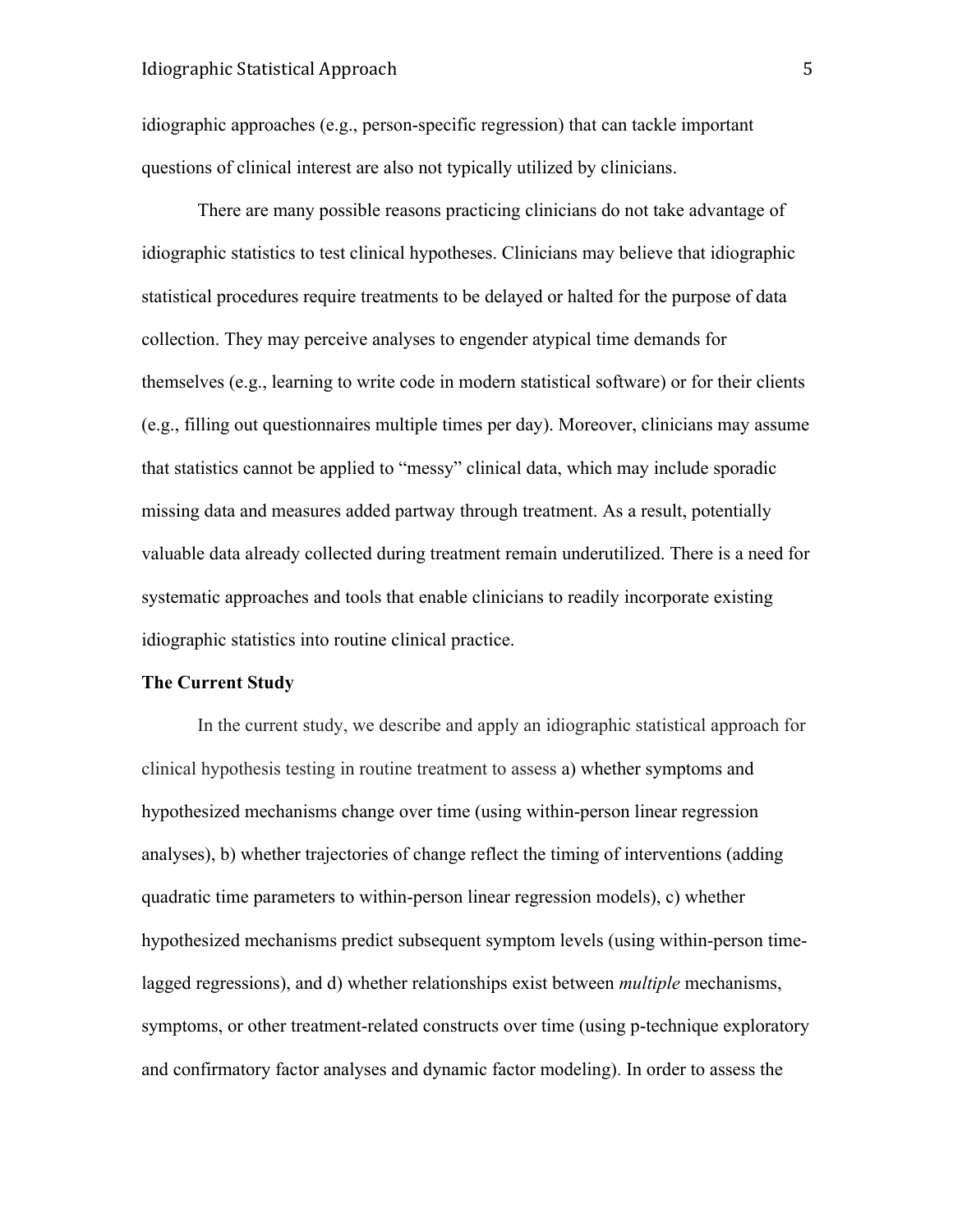utility of the approach for clinical hypothesis testing with routine treatment data, we apply the analyses to self-report data collected from a single client treated with the case formulation approach to CBT. We discuss how findings can inform case-formulation and guide clinical decision-making. Finally, we present a web-based platform that enables clinicians to readily apply idiographic analyses to routine treatment data.

#### **Method**

## **The Approach: Idiographic Statistical Analyses for Routine Treatment Data**

To test clinical hypotheses using idiographic statistics, the case-formulation therapist must start, as usual, by developing a case-formulation. Next, the therapist selects and implements interventions hypothesized to be effective for the client's specific caseformulation. The therapist monitors the symptoms and mechanisms hypothesized in the client's formulation over the course of multiple sessions using quantitative measures the clinician prefers (for more detailed descriptions of the case-formulation approach to therapy, see Frank & Davidson, 2014; Persons, 2012). With these kinds of quantitative time-series data, the therapist can begin testing hypotheses using the idiographic statistical approach described below. The statistical methods we describe may seem daunting to therapists who lack familiarity with statistics, thus, we also provide more simplified explanations in the web-based platform where analyses can be conducted easily.

**Examining linear changes in symptoms and mechanisms.** Typically the therapist's first question is whether a patient's symptoms and hypothesized mechanisms are changing over time. Linear changes in patient's symptoms and mechanisms can be examined using person-specific ordinary least squares regression. Regression models can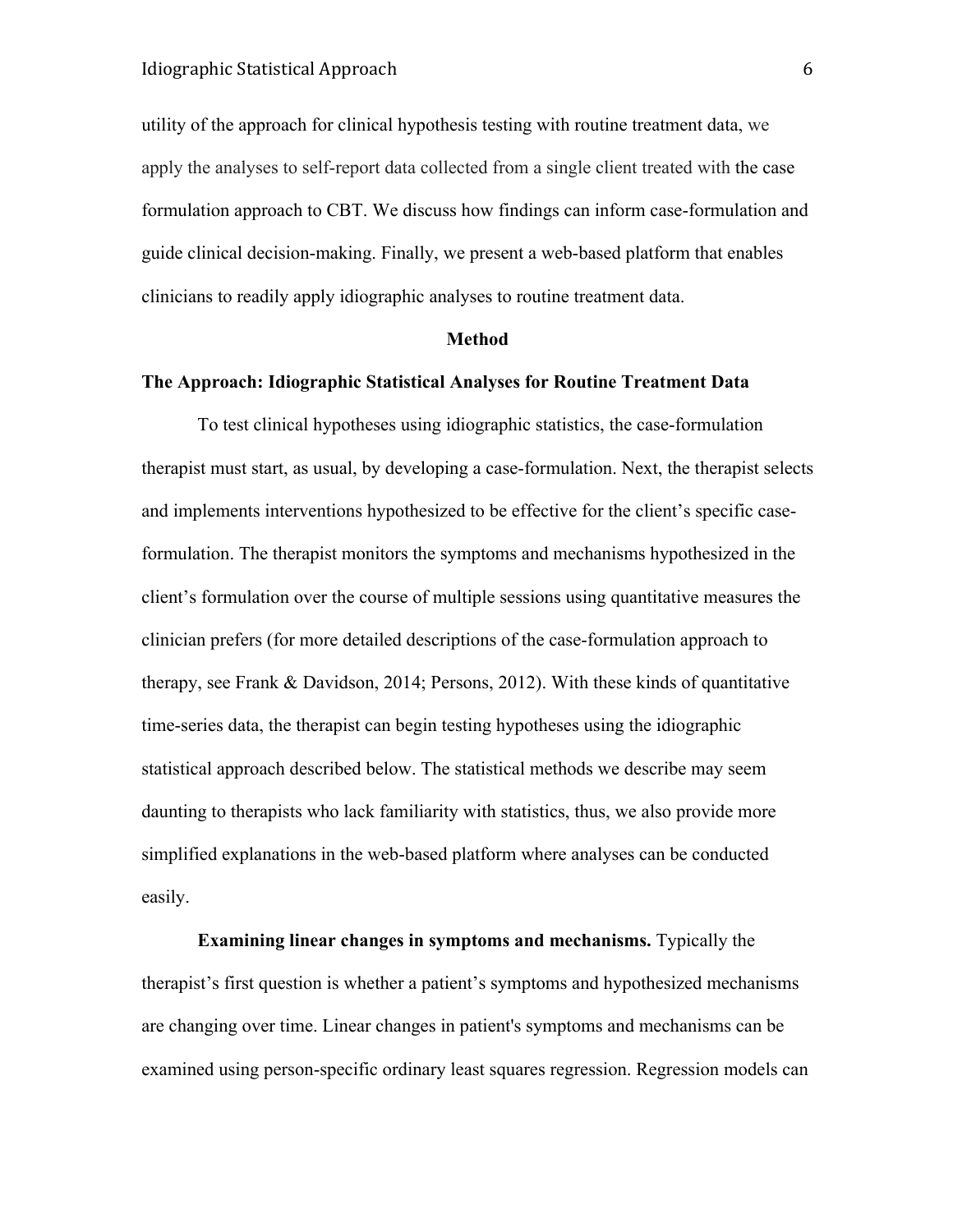test the relationship between time (coded in days; as an independent variable) and symptoms or mechanisms (dependent variables). As with any regression, p-values can be examined to assess significance. However, clinicians should pay special attention to effect sizes for each variable because in routine treatment clinicians likely have fewer time-points of data, resulting in lower power to detect significant effects. For example, Cohen's *D* can be computed as a measure of effect size, where  $D = t * \sqrt{2/n}$ , with *n* referring to the number of observations of the symptom or mechanism of interest.

**Examining quadratic changes in symptoms and mechanisms.** Symptoms and mechanisms may change at different rates during treatment leading to different trajectories of change over time (Stulz, Lutz, Leach, Lucock, & Barkham, 2007). Examining trajectories of change can reveal whether symptoms and hypothesized mechanisms are changing more rapidly in certain phases of treatment, which may help clinicians link patient change to particular aspects of treatment. Clinicians can assess the trajectory of change for a mechanism or symptom by adding a quadratic time parameter (reflecting curvilinear change of a symptom or mechanism over time) to the existing linear model. Clinicians can then determine whether the linear or quadratic effect of time provides the best model fit. If the quadratic parameter results in significant decreases in the deviance statistic (indicative of good model fit) relative to the linear model alone, the quadratic parameter is retained and the shape of change for that variable is considered to be curvilinear.

When change is curvilinear, the particular shape of the curve has implications for the rate of change during different phases of psychotherapy. The sign of the beta coefficient of the quadratic time parameter indicates the shape of the curve. A positive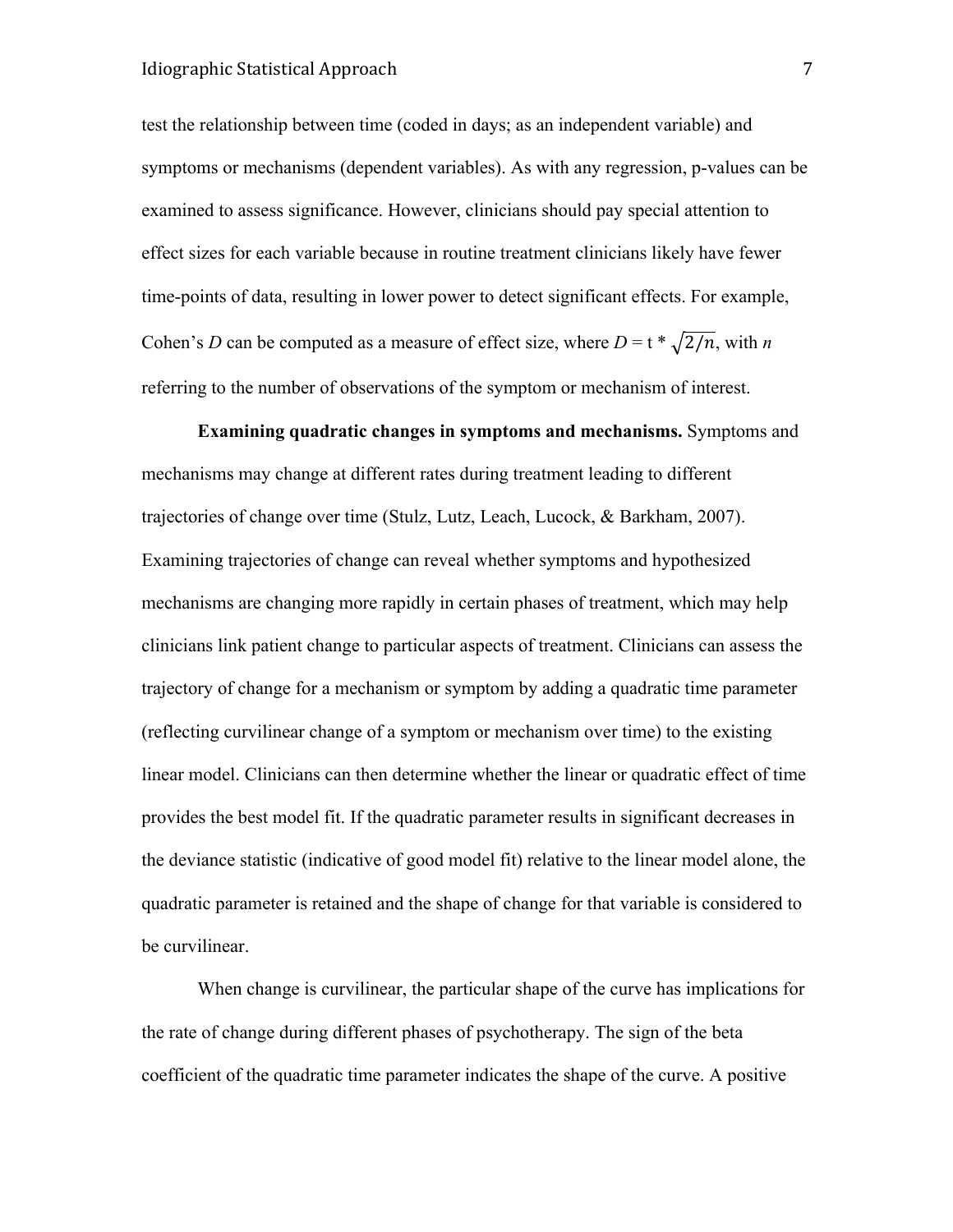# Idiographic Statistical Approach 8

coefficient indicates a convex curve, whereas a negative coefficient indicates a concave curve. When linear change is significant and the quadratic parameter improves model fit, a positive coefficient likely indicates quick change at first that tapered off in later sessions. In contrast, a negative coefficient likely indicates slow change at first that became more pronounced later in treatment. The shape of the curve may alert the therapist to other important details: for example, if curvilinear change is found in the absence of linear change, one possibility is that the client is regressing (e.g., symptoms lowered initially, but then began to rise). Such findings could encourage the therapist to develop formulation hypotheses regarding why the client is unable to maintain change.

**Examining whether mechanisms predict subsequent symptoms.** Clinicians often wonder about the accuracy of their case-formulations and whether they are targeting the right mechanisms during treatment in order to reduce symptoms. Timelagged linear regressions can assess the effect that a mechanism has on a symptom across time. Clinicians can examine whether a mechanism at Time 1 predicts a symptom at Time 2 when controlling for the effect that the symptom at Time1 has on itself at Time 2 (i.e., controlling for the autoregression of that symptom, often referred to as "Granger causality"; Granger, 1969). While current thinking rejects regression-based methods of causality testing (c.f. Sekhon, 2009), clinicians can interpret these data with caution as a preliminary step toward understanding the direction and strength of time-lagged connections from mechanisms to symptoms.

To conduct such an analysis, symptom and mechanism variables are reproduced and "lagged" by 1 observation. Separate regression models are then constructed for each mechanism in which time-forward symptoms are modeled as the dependent variable, with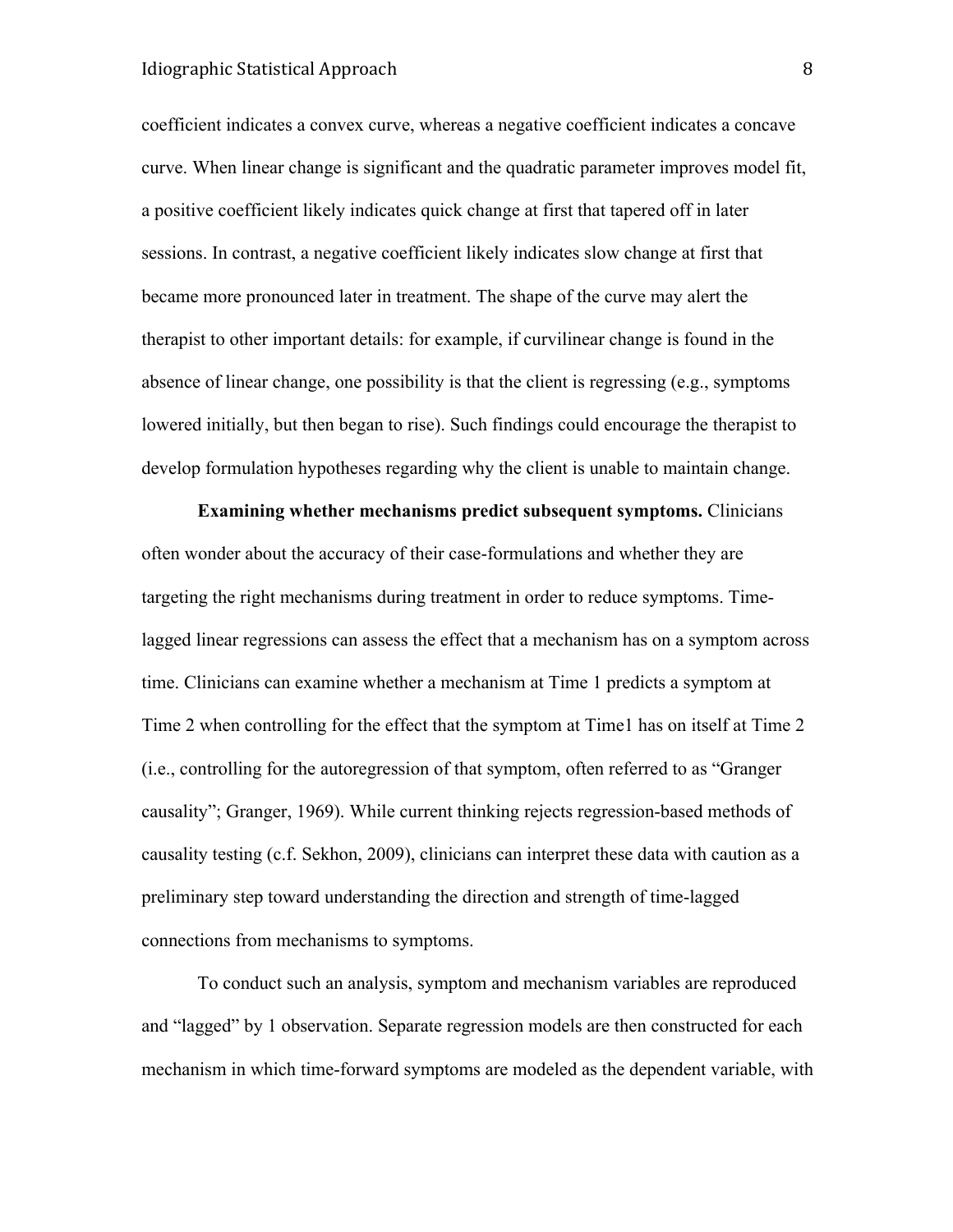# Idiographic Statistical Approach 9

the time-lagged mechanism variable and the time-lagged symptom as predictors. Missing data can be excluded as a function of listwise deletion. To control for uneven spacing of observations and missingness that can occur with routine treatment data, an additional variable can be created for each mechanism that represents the elapsed time between each observation and the one preceding it. For each model, the elapsed-time variable can be modeled as an interaction term with the time-lagged predictor variable and time-lagged symptom. If the interaction effect is not significant, it can be removed and elapsed time is modeled as a covariate. This procedure helps to address the problem of missing data because missingness is treated as a variant of uneven sampling and regressed out in the interaction term (consistent with Clasen, Fisher, & Beevers, 2015).

**Examining associations between multiple mechanisms, symptoms, or other treatment related constructs over time.** Therapists may also want to understand the nuanced relationships between *multiple* mechanisms, symptoms, or other treatment constructs over time in order to further tailor the formulation and prioritize treatment targets. Structural equation modeling can be used to examine the structural and temporal dynamics of multiple treatment constructs, consistent with methods used by Fisher (2015). First, time-series data can be subjected to exploratory factor analysis (EFA) to determine the latent structure of the data (i.e., how symptoms, mechanisms, or other treatment constructs cluster together within the individual across time). An EFA can be conducted using the Psych package (Revelle, 2013) in R Version 3.2.1, using maximum likelihood estimation. Consistent with Tabachnick and Fidell (2007) we suggest starting with oblique (oblimin) rotation and then assessing whether factors are correlated rather than orthogonal (correlations  $\geq 32$  are said to warrant oblique rotation). To determine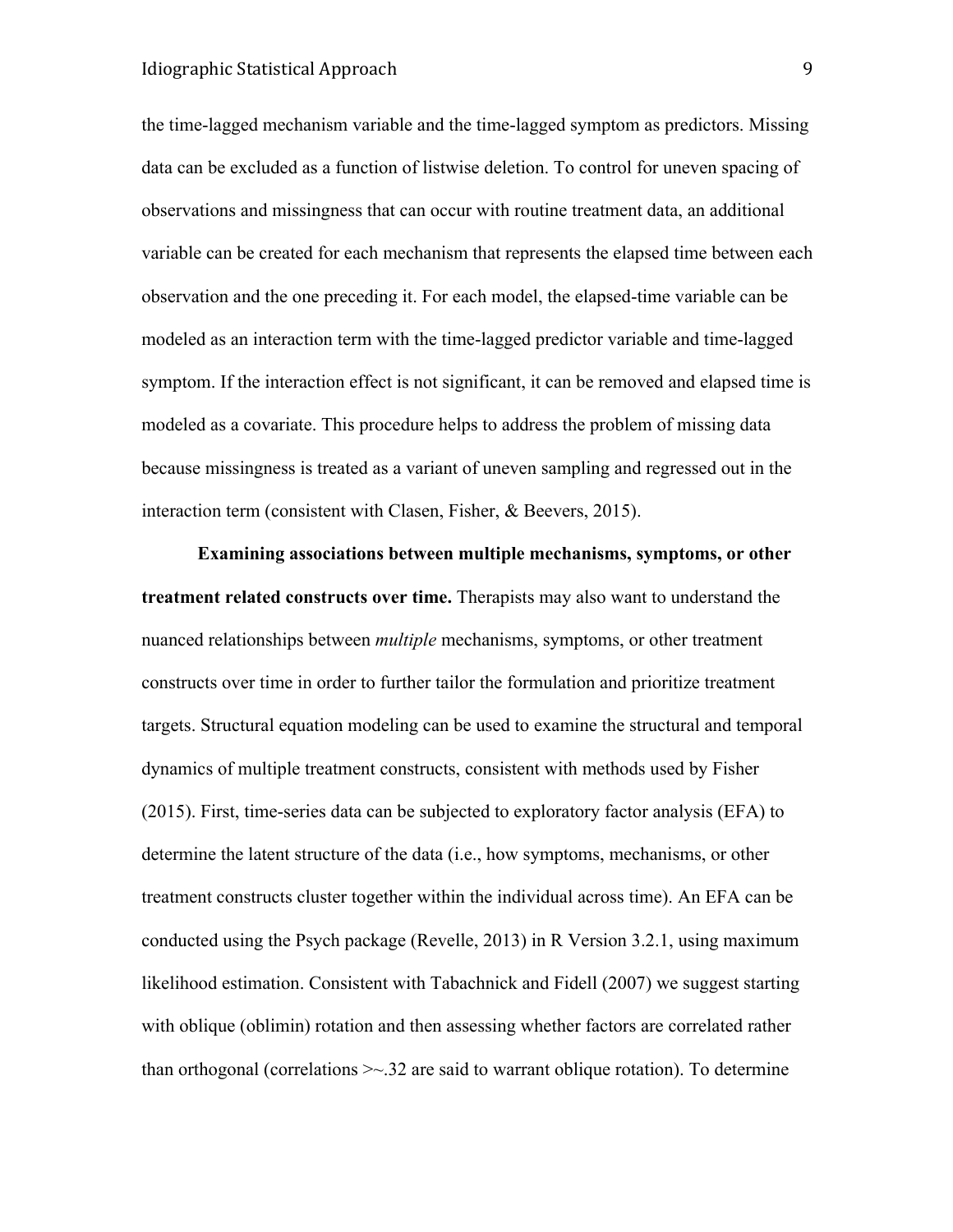the number of factors, an iterative approach can be used. First, a one-factor model is assessed, then a two-factor model, and factors continue to be added until the standardized root mean square residual (SRMR) falls below .08 indicating acceptable model fit (Lo, Molenaar, & Rovine, 2017).

Next, a confirmatory factor analysis (CFA) can be run using LISREL Version 8.8 to assess whether the factor structure from the EFA provides a good data fit. A pattern matrix is created to represent the factor structure indicated by the EFA as an array of 0s and 1s. An a priori decision rule is used to omit factor loadings that fall below a certain threshold (we specify a threshold of .30, but this threshold can be adjusted). Nonsignificant factor loadings are omitted in an iterative fashion (smallest to largest) and cross-loadings (as revealed by modification indices) are iteratively added in order from largest to smallest. The final model is selected when fit index values indicate good fit (with recommended cutoff values near 0.95 for CFI and TFI, 0.06 for RMSEA, and 0.08 for SRMR; Hu & Bentler, 1999). The raw time-series data are then multiplied by a weighting matrix generated from the factor loadings of the confirmatory factor solution using the "components" option of the factor.scores function in the Psych package resulting in a factor-scored time series for each factor.

Then another set of structural models using a lag-1 vector autoregressive framework are run to assess how the resulting factors relate to one another within and across time. This method, called dynamic factor modeling (DFM; Molenaar, 1985), allows clinicians to assess contemporaneous and time-lagged relationships between factors. First, a linear de-trending procedure is used in which factor scores are regressed on a linear time parameter, and the residuals of that model (with the linear trend regressed out) are used in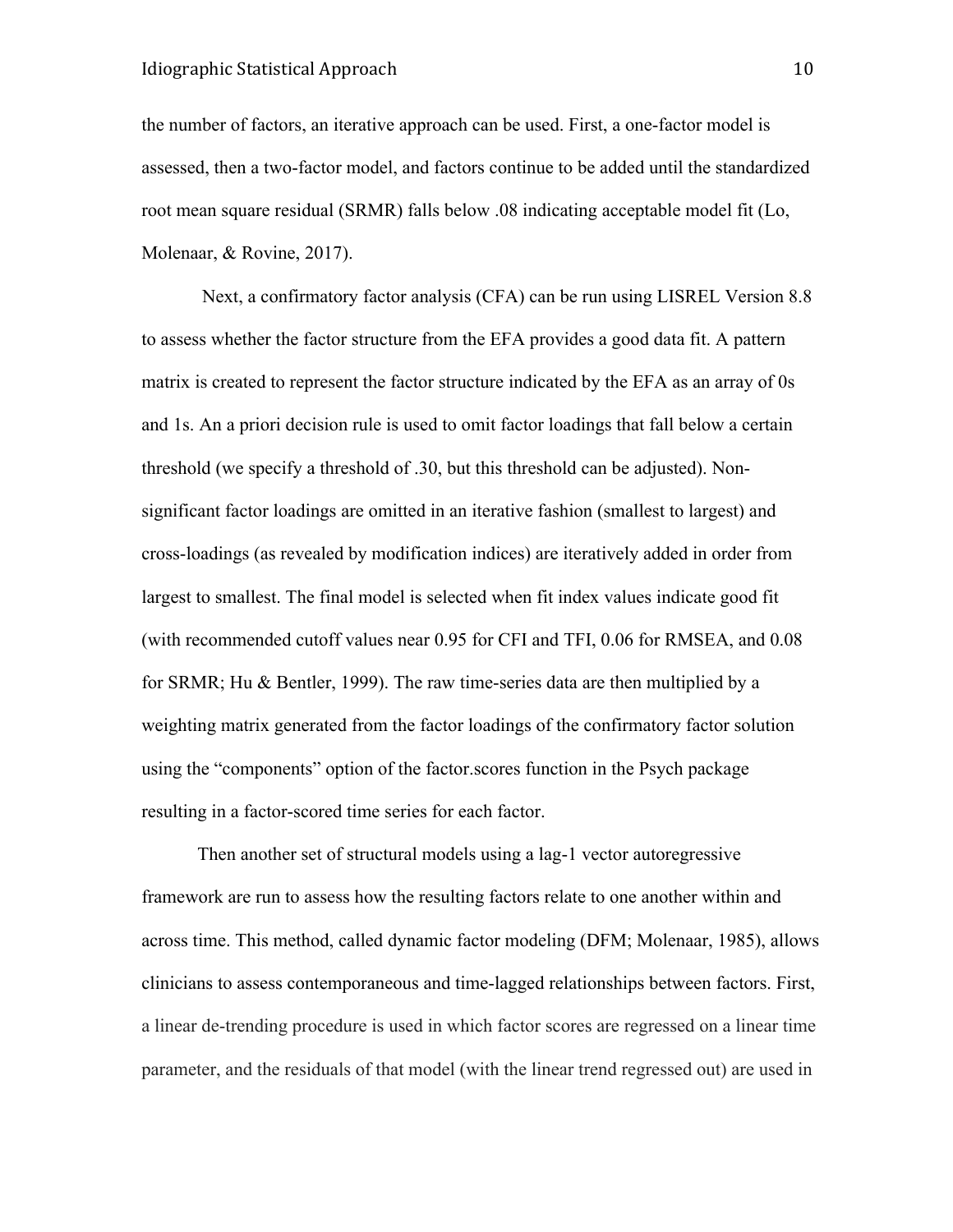# Idiographic Statistical Approach 11

subsequent analyses. Each de-trended factor-scored time series is duplicated and lagged by one observation, resulting in one time-lagged and one time-forward time-series for each factor. Setting the factor loading matrix to "identity" and the measurement error matrix to "0", an initial model can be run including only contemporaneous correlations and autoregressions. The Lagrange multiplier test can be used iteratively to identify crosslagged relationships between factors. We use a cutoff threshold of 4 for the modification index because the minimum chi-square value for significance with 1 degree of freedom is 3.84 (conservatively, we rounded up to 4). Thus, modification indices lower than 4 indicate that the addition of that parameter would not result in statistically significant improvement to model fit (Jöreskog, 1993; Lei & Wu, 2007).

## **Applying the Approach to Routine Treatment Data: Participant**

"Arnold", a 56-year-old divorced white heterosexual male, working at a lowincome job, was referred to the graduate training clinic at the University of California, Berkeley because of its affordable sliding scale fee. In an initial phone screening, the client's chief complaint was high levels of anger. The client was previously fired because of his angry outbursts. He had experienced homelessness, and had lived in his car for significant periods of time. He feared losing control of his anger, losing his current job, and becoming homeless again. The client also described experiencing symptoms of anxiety and depression. As is typical with treatment in the Berkeley training clinic, no attempt was made to have the patient undergo a structured diagnostic interview. The client was not receiving any other adjunctive treatment or medication. He reported that he had received 12 sessions of weekly individual psychotherapy five years prior that he found "largely unhelpful." The client consented to the use of his clinical record for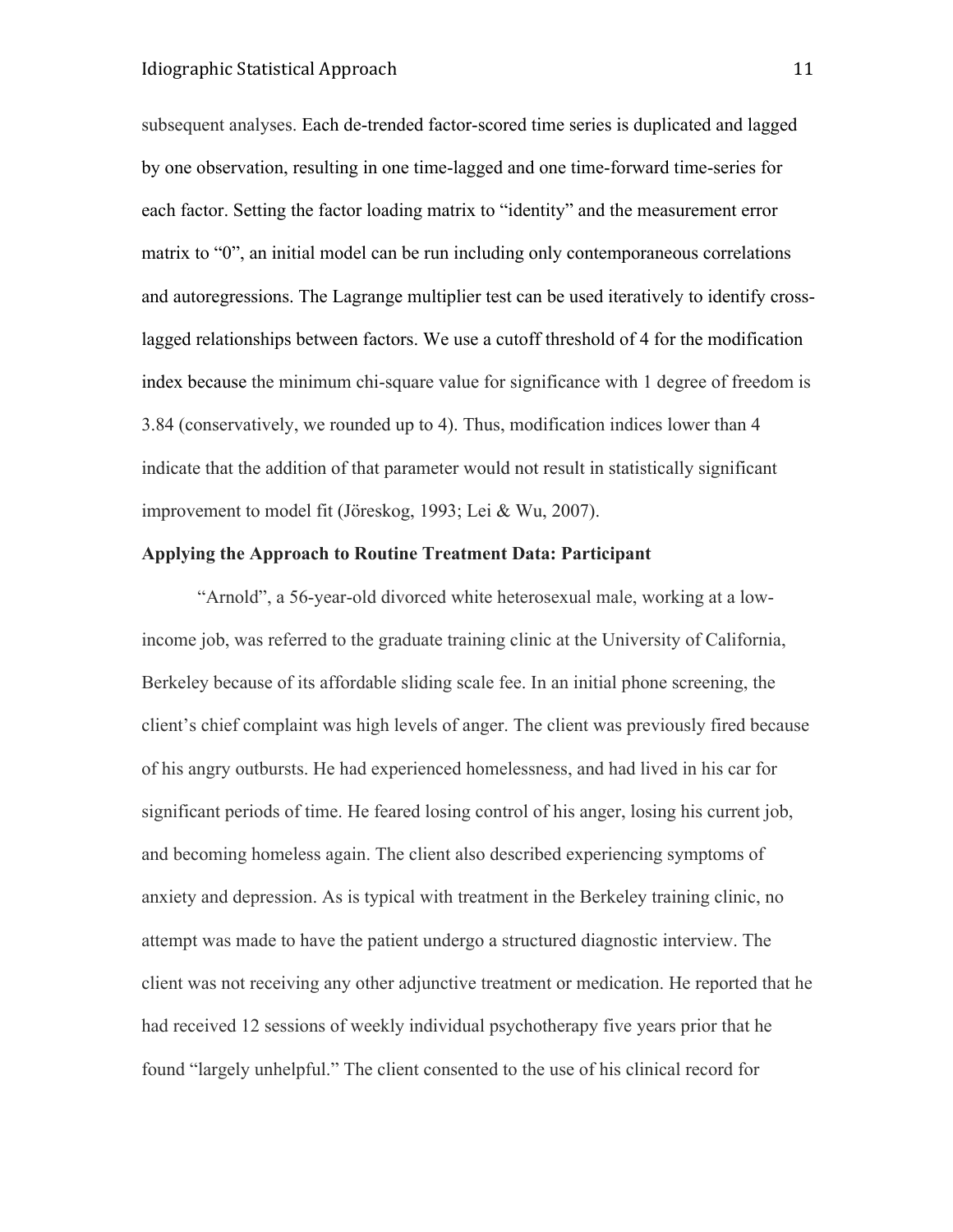research purposes, and procedures for examining clinical records were approved by Berkeley's Committee for the Protection of Human Subjects.

# **Procedure**

**Case formulation.** During the initial phone screen and sessions, the therapist worked collaboratively with Arnold to develop a case formulation (See Figure 1) based on data collected through clinical interview and scores on standardized questionnaires (See Measures section). Several primary symptoms were identified, including excessive *anger*, symptoms of *anxiety*, and *depressive symptoms*. The therapist hypothesized several mechanisms thought to bring about and maintain these symptoms. The client's obsessive beliefs and perfectionistic tendencies were likely contributing to his symptoms. For example, the therapist hypothesized that the client's intense desire to control his thoughts and angry feelings (*importance of controlling thoughts*) promoted his excessive anger and his likelihood of future angry outbursts. The client's perfectionism also seemed to promote anger (Levenson et al., 2017). He had high standards for himself and others. For example, he frequently became frustrated when he or others were inefficient or made mistakes in the workplace (*high personal standards*). He felt a strong sense of responsibility to avoid errors, because in his industry, mistakes could result in physical injury *(high responsibility and threat estimation)*. As a result, when he made a minor mistake at work, he would jump to extreme conclusions that he might lose his job (*high concern over mistakes*). Understandably, the client was extremely concerned when he lost control and inappropriately expressed his anger (e.g., telling off his boss). However, when the client managed his anger appropriately (e.g., politely explaining to a person over the phone that they had dialed the wrong department), he frequently doubted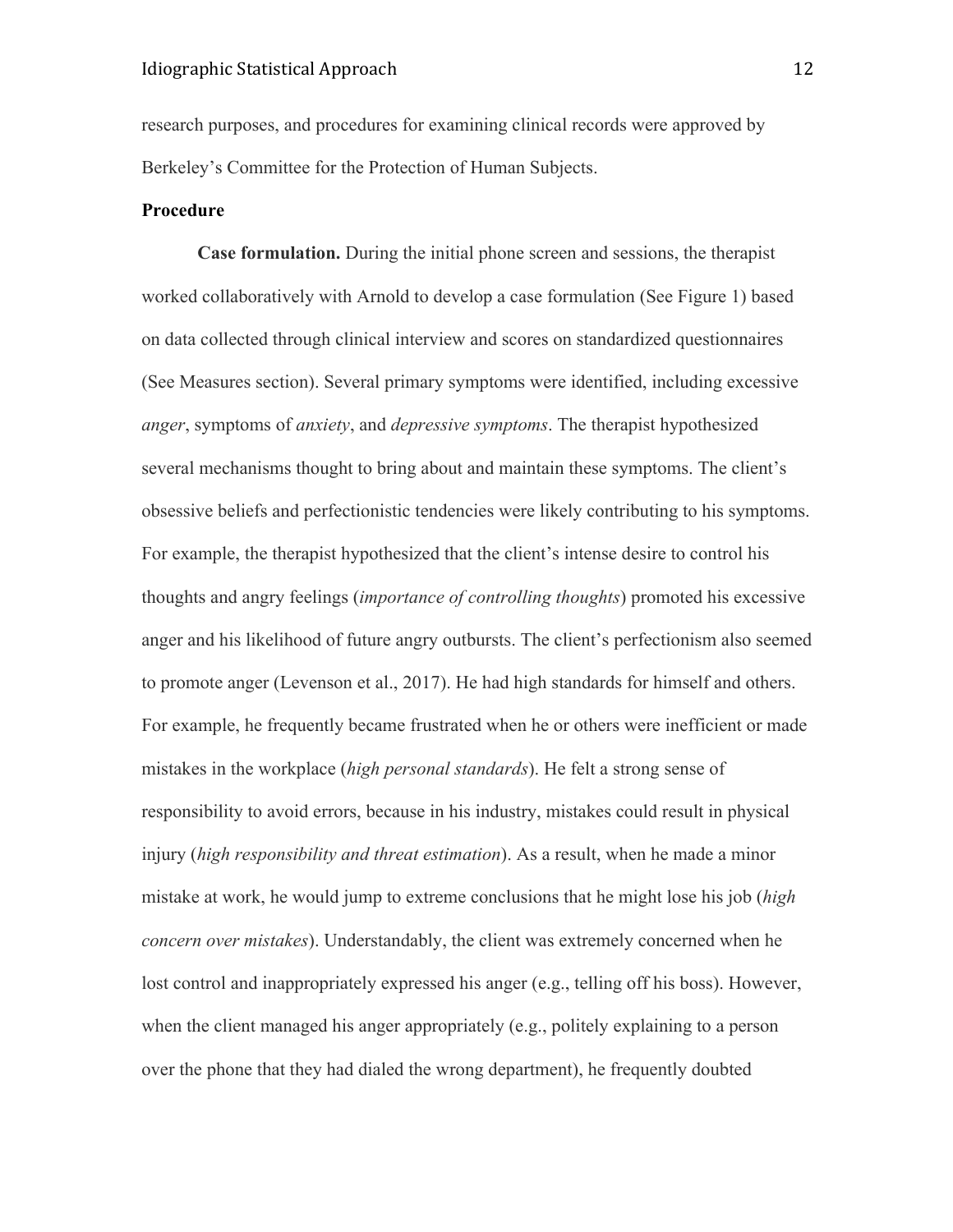# Idiographic Statistical Approach 13

whether he had expressed his emotions appropriately (*doubts about actions*). Arnold struggled to deal with the uncertainty surrounding whether he had expressed inappropriate anger, and would ruminate over these incidents, wanting certainty that he handled every bit of anger perfectly (*perfectionism and intolerance of uncertainty*). The client did not seem to notice or differentiate low versus high intensity emotions (*lack of emotional awareness*), and the client reported discomfort with positive emotions, suppressing or avoiding positive emotions when he noticed them. Arnold was in an onagain off-again romantic relationship and had tremendous difficulty expressing his personal desires and feelings of love and affection in his relationship. These emotional difficulties were hypothesized to interfere with his relationship and promote anger. Arnold agreed with all of the aforementioned aspects of the formulation.

In addition, Arnold described scenarios where he would behave in a condescending or insubordinate manner towards superiors (e.g., pointing out his boss's shortcomings in front of his department). Arnold described these scenarios as if they were accomplishments, where he asserted his intelligence. Arnold did not recognize these behaviors as problematic, and they were not included in the formulation. Nonetheless, the therapist worked to help the client weigh the consequences of such behavior.

**Data collection.** Data were collected during treatment to develop a caseformulation and monitor progress (See Table 1 for data summary). Arnold completed a small battery of standardized questionnaires on days when he arrived early to the clinic before treatment (usually 10 minutes). Occasionally, the client arrived later, and the therapy session was prioritized over self-report data collection. He also provided data on his emotions as a part of treatment homework assignments. Measures were selected to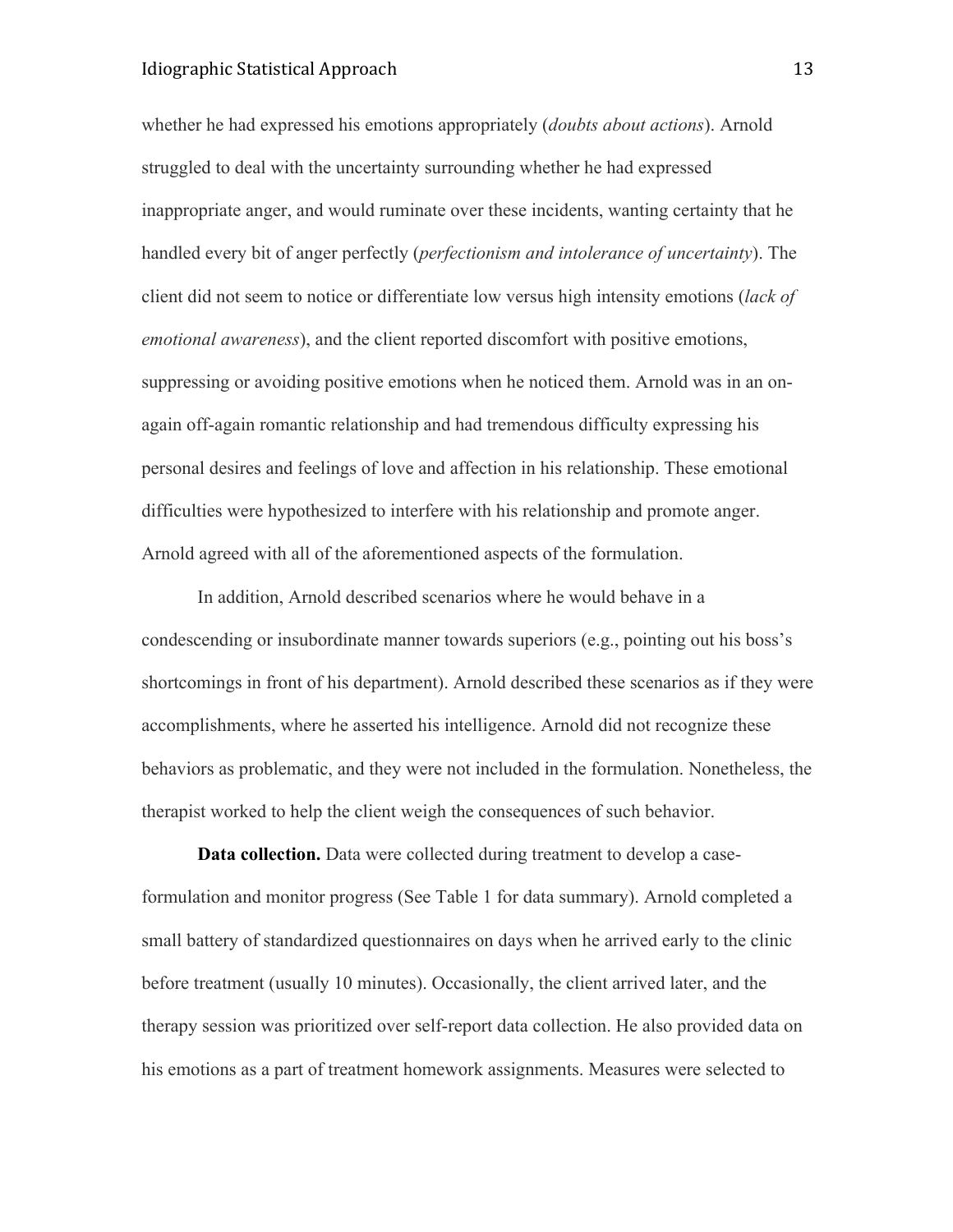conform to the client's specific case-formulation (described below) and were selected by the therapist (the first author) and her clinical supervisor.

# **Symptom Measures**

**Anger.** Beginning on the  $10<sup>th</sup>$  session, as a homework assignment, the client completed retrospective daily ratings of his anger levels on a scale of 1-5 with higher scores indicating more anger. Anger ratings were averaged each week following the day of his weekly therapy sessions. Weekly therapy appointment served as a natural point of division between weeks, and the rating he gave the night following his therapy session was applied to the following week.

**Depressive symptoms.** The Beck Depression Inventory-II (BDI; Dozois, Dobson, & Ahnberg, 1998) was used to measure symptoms of depression (e.g., "I'm so sad or unhappy that I can't stand it"), with higher scores indicating greater depressive symptoms. The client's initial BDI was 30 and his last score was 0.

**Anxiety.** The Beck Anxiety Inventory (BAI; Steer & Beck, 1997) was used to measure symptoms of anxiety (e.g., "unable to relax") with higher scores indicating greater anxiety symptoms. The client's initial BAI score was 13 and his last score was 0.

# **Mechanism Measures**

**Obsessive beliefs.** The Obsessive Beliefs Questionnaire (*OBQ-44;* Bhar et al., 2005) measures beliefs and appraisals involved in the development of obsessions. We examined the OBQ-44 total score and three subscales including a) *importance and control of thoughts* (e.g., "Having intrusive thoughts means I'm out of control") with higher scores indicating higher distress over unwanted thoughts and the need to control those thoughts; b) *perfectionism and intolerance of uncertainty* (e.g., "For me, things are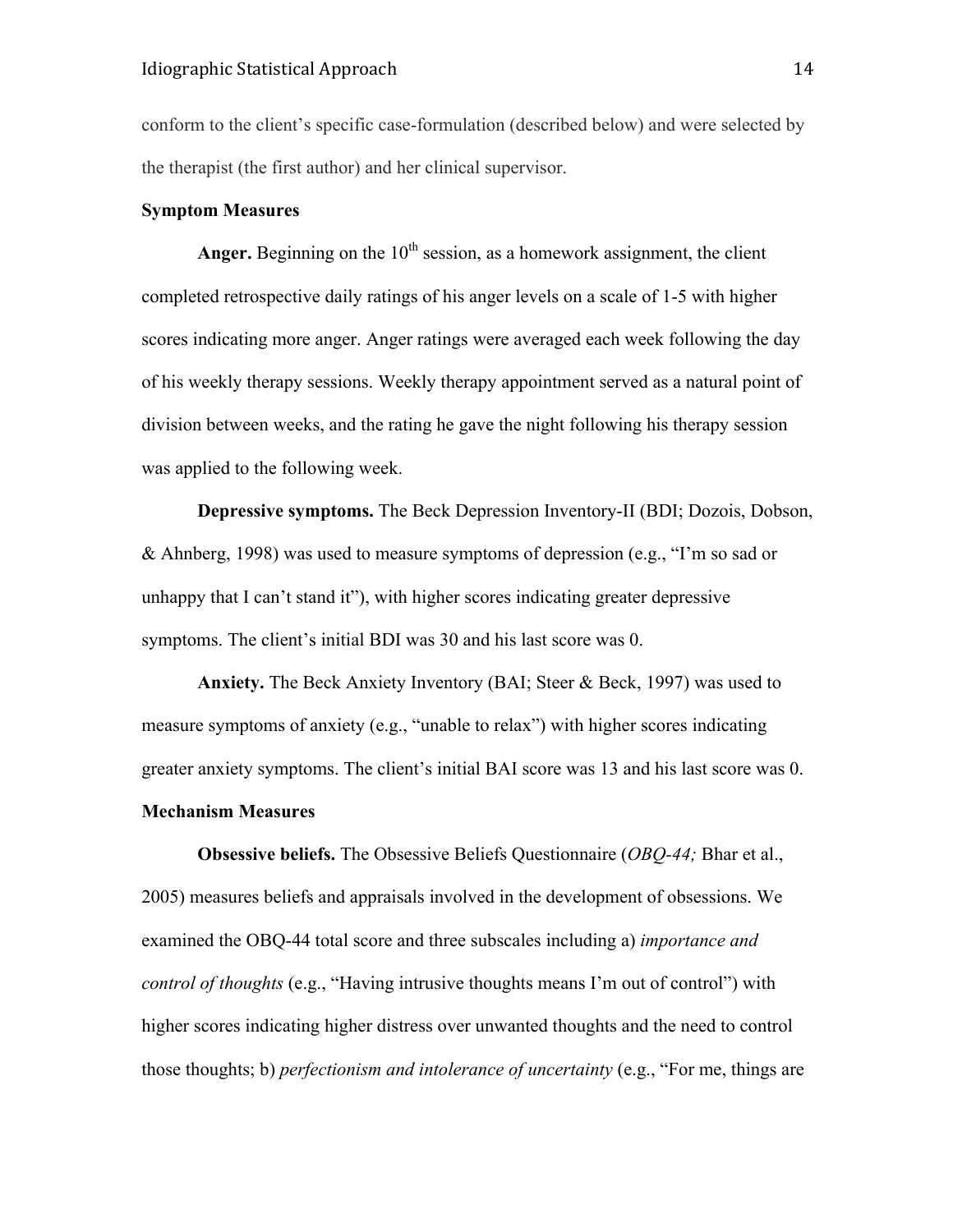not right if they are not perfect), with higher scores indicating higher rigidity and distress over feeling uncertain); and c) *responsibility and threat estimation* (e.g., Avoiding serious problems… requires constant effort on my part"), with higher scores indicating greater desire to prevent harm and responsibility for bad things that happen. His initial OBQ-44 total score was 197 and his last score was 106.

**Perfectionism.** The Frost Multidimensional Perfectionism Scale (FMPS; Stober·, 1998) assesses aspects of perfectionism. We examined three subscales a) *doubts about actions* (e.g., I usually have doubts about the simple everyday things I do") with higher scores indicating more doubt; b) *concern over* mistakes (e.g., "If I do not do well all the time, people will not respect me") with higher scores indicating greater concern; and c) *personal standards (e.g.,* "I set higher goals than most people") with higher scores indicating higher standards. We did not examine subscales (e.g., parental criticism) unrelated to the formulation for this client. His initial and last scores on each subscale were as follows: doubts about actions 7 and 4, concern over mistakes 36 and 12, and personal standards 33 and 29.

**Emotional awareness.** The Toronto Alexithymia Scale (TAS-20; Bagby, Parker, & Taylor, 1994) measures overall dysfunctions in emotional awareness (e.g., "I often don't know why I'm angry"). Higher scores indicate lower emotional awareness. His initial score was 50 and his last score was 28.

**Emotion log data.** Beginning on the 19<sup>th</sup> session as a homework assignment, the client began retrospective daily ratings of a variety of emotions on a scale of 1-5 (5 being more intense) including: happy, interested, excited, caring, affection, love, loved, compassion, grateful, proud, confident, hurt, sad, envious, jealous, afraid, regret, irritated,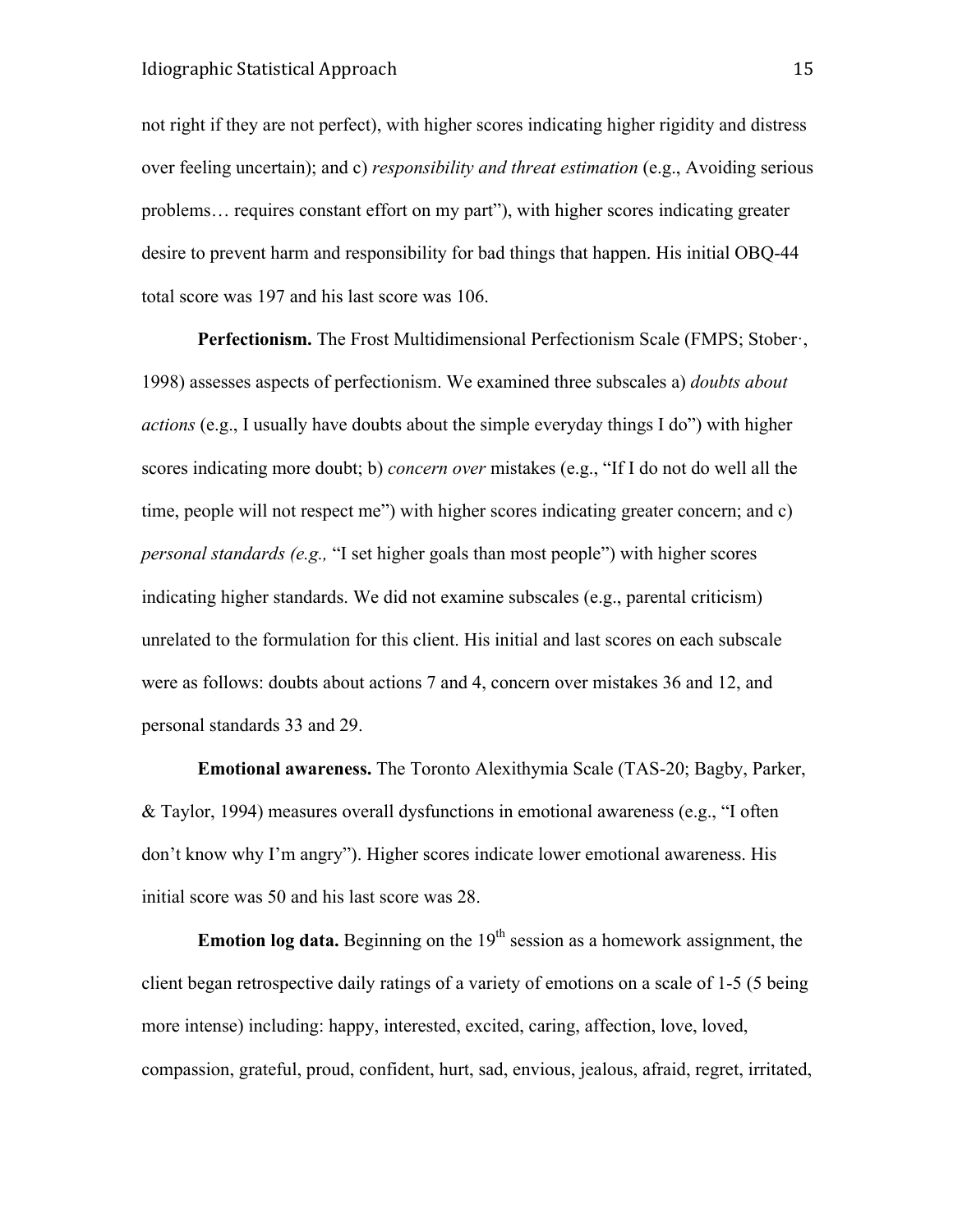angry, resentment, disgust, contempt, ashamed, guilty, and anxious. This resulted in 67 daily surveys in which the client rated his experience of 25 emotions.

## **Treatment**

In total, the client underwent 29 sessions of treatment (50 minute durations) using the case-formulation approach to CBT. Arnold and the therapist collaboratively developed three main treatment goals: 1) reduce anger and the fear of losing control of anger, 2) reduce symptoms of depression and anxiety, and 3) increase positive emotions and comfort expressing positive feelings in relationships. In the initial phase of treatment, the therapist focused on the first goal of reducing anger. During this phase of treatment, the client began to monitor his anger as homework, each day rating his anger on a 1-5 scale in an anger log. He was asked to write down scenarios causing anger each day so he could discuss them later in therapy. To reduce anger, the therapist targeted the client's obsessive beliefs and perfectionism, using thought records, socratic dialogue, behavioral chains, pros and cons lists, and behavioral experiments.

The therapist noticed that depressive and anxiety symptoms seemed to decline quickly in the early part of treatment. When the therapist believed (based on her and her supervisor's clinical judgments and after visually inspecting the data) that obsessive beliefs and some aspects of perfectionism had improved, the therapist shifted treatment priorities. In this second part of treatment, the therapist prioritized the third goal of increasing positive emotions, but continued to work toward reducing personal standards and anger. The therapist primarily targeted the mechanism of emotional awareness. Starting at session 19, the therapist asked Arnold to monitor a variety of emotions on a daily emotion log as a homework assignment to increase his emotional awareness and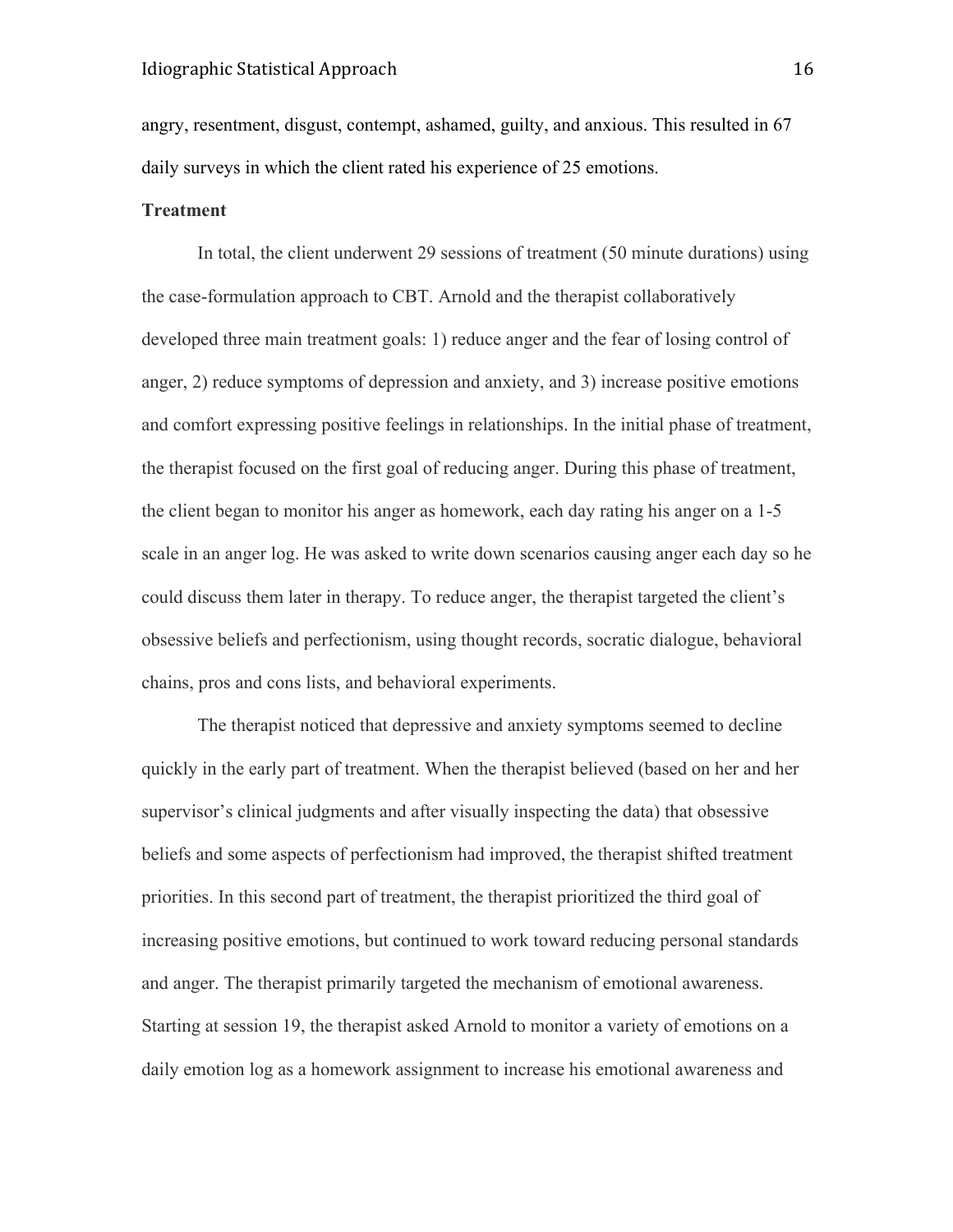comfort with positive emotions. The therapist used behavioral experiments and thought records to address Arnold's maladaptive emotion beliefs (e.g., expressing love will backfire). Treatment ended when the UC Berkeley training clinic closed for the summer, and the client was provided referrals for continued therapy elsewhere. The clinic administered an end of treatment feedback form where the client wrote, "Without [treatment] I would not have made significant improvement in how I handle anger."

#### **Results**

## **Linear Changes in Symptoms and Mechanisms**

For Arnold, a linear regression model was run for each symptom measure (i.e., BDI, BAI, anger) and each mechanism (i.e., OBQ-44 total, OBQ-44 subscales, FMPS subscales, TAS-20). Each model tested the relationship between time (coded in days; independent variable) and changes in one symptom or mechanism (dependent variable). Table 2 presents results for linear change for all symptom and mechanism variables. All symptoms changed significantly over time including depressive symptoms  $(d = -1.13)$ , anxiety symptoms ( $d = -1.08$ ), and anger ( $d = -0.87$ ), producing large effects. Most mechanisms changed significantly over time including the OBQ-44 total score  $(d = -1)$ 1.87), OBQ-44 subscales (importance/control of thoughts [*d* = -1.71], perfectionism/intolerance of uncertainty  $[d = -1.80]$ , and responsibility/threat estimation  $[d = -1.46]$ ), FMPS concern over mistakes ( $d = -1.63$ ), and TAS-20 total score ( $d = -1.63$ ) 1.91). We did not see significant change over time for personal standards or doubts about actions. The negligible Cohen's D effect size for changes in personal standards over time reflects a lack of linear change over time  $(d = -0.01)$ , however, the effect size for doubts about actions was medium in size  $(d = -0.62)$ .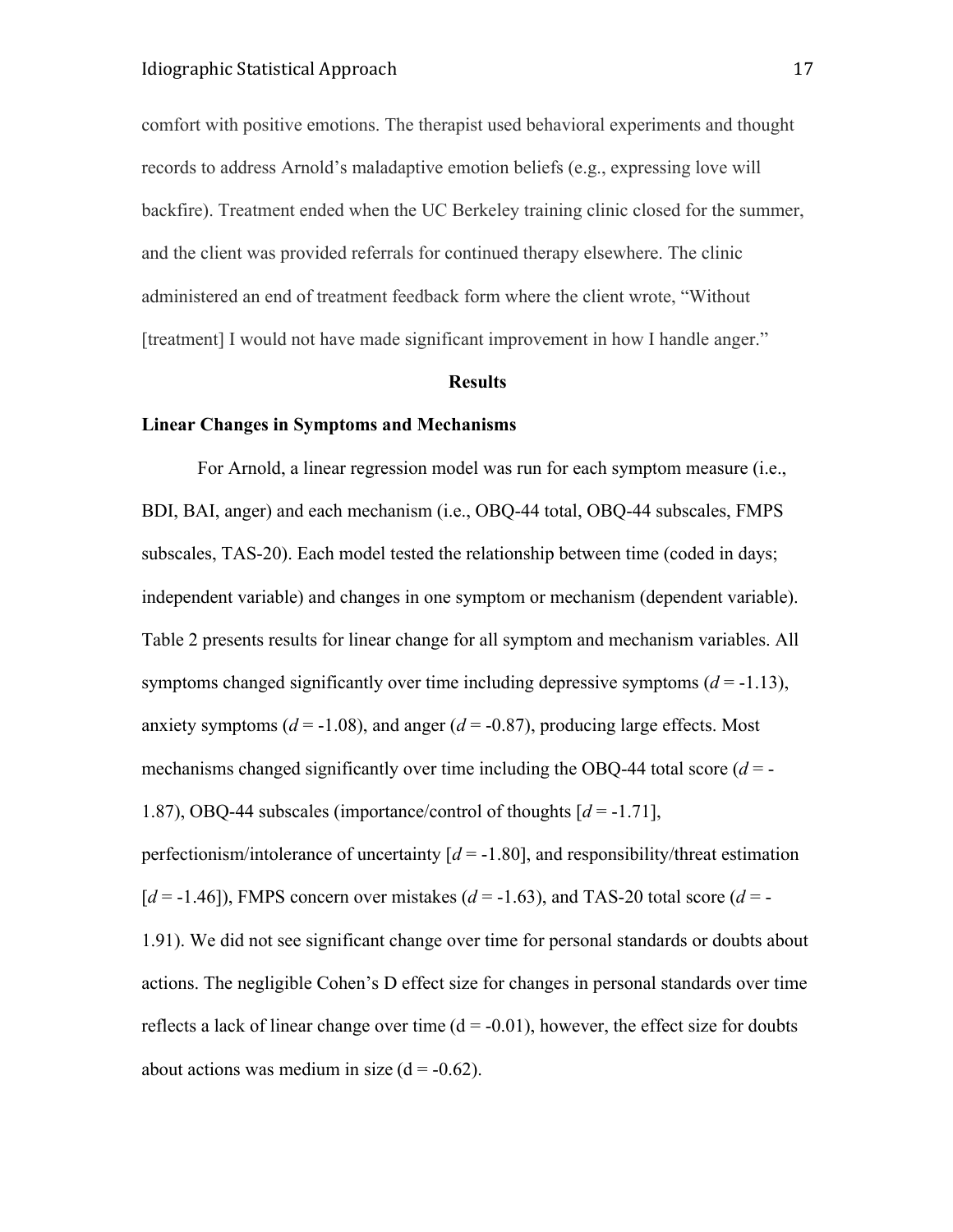## **Quadratic Changes in Symptoms and Mechanisms**

Table 2 presents results for all models for which a quadratic time parameter was retained. Fitting the quadratic parameter resulted in significant decreases in deviance relative to the linear model for depression ( $x^2 = 5.24$ , df = 1,  $p < .001$ ), anxiety ( $x^2 = 2.49$ , df = 1,  $p = .024$ ), OBQ-44 total ( $x^2 = 2.51$ , df = 1,  $p < .001$ ), FMPS personal standards  $(x^2 = 3.49$ , df = 1,  $p = .041$ ) and the TAS-20 total score  $(x^2 = 1.33$ , df = 1,  $p = .006$ ), indicating these variables showed curvilinear change over time during treatment.

Arnold's treatment timeline predicted rapid early change in obsessive beliefs (targeted at the beginning of treatment), and rapid late change in emotional awareness (targeted towards the latter part of treatment). As hypothesized, the coefficient for the quadratic parameter in the OBQ-total model was positive, indicating that obsessive beliefs showed rapid change early in treatment, which tapered off in later sessions. Conversely, in the model for TAS-20, the coefficient for the quadratic time parameter was negative, indicating that change over time in emotional awareness was slow at the beginning of treatment, and more rapid in the second part of treatment. Figure 2 depicts these two curvilinear shapes of change.

# **Mechanisms Predicting Subsequent Symptoms**

Because Arnold's primary symptom was anger, we examined the formulation hypothesis that lower scores in problematic mechanisms (OBQ-Total, all OBQ-44 and FMPS subscales, and the TAS-20 total score) would be associated with subsequently lower scores in anger. For example, the formulation hypothesized lower personal standards at one session would predict less anger at the following session. To examine the time-lagged effects of each mechanism variable on anger, separate regression models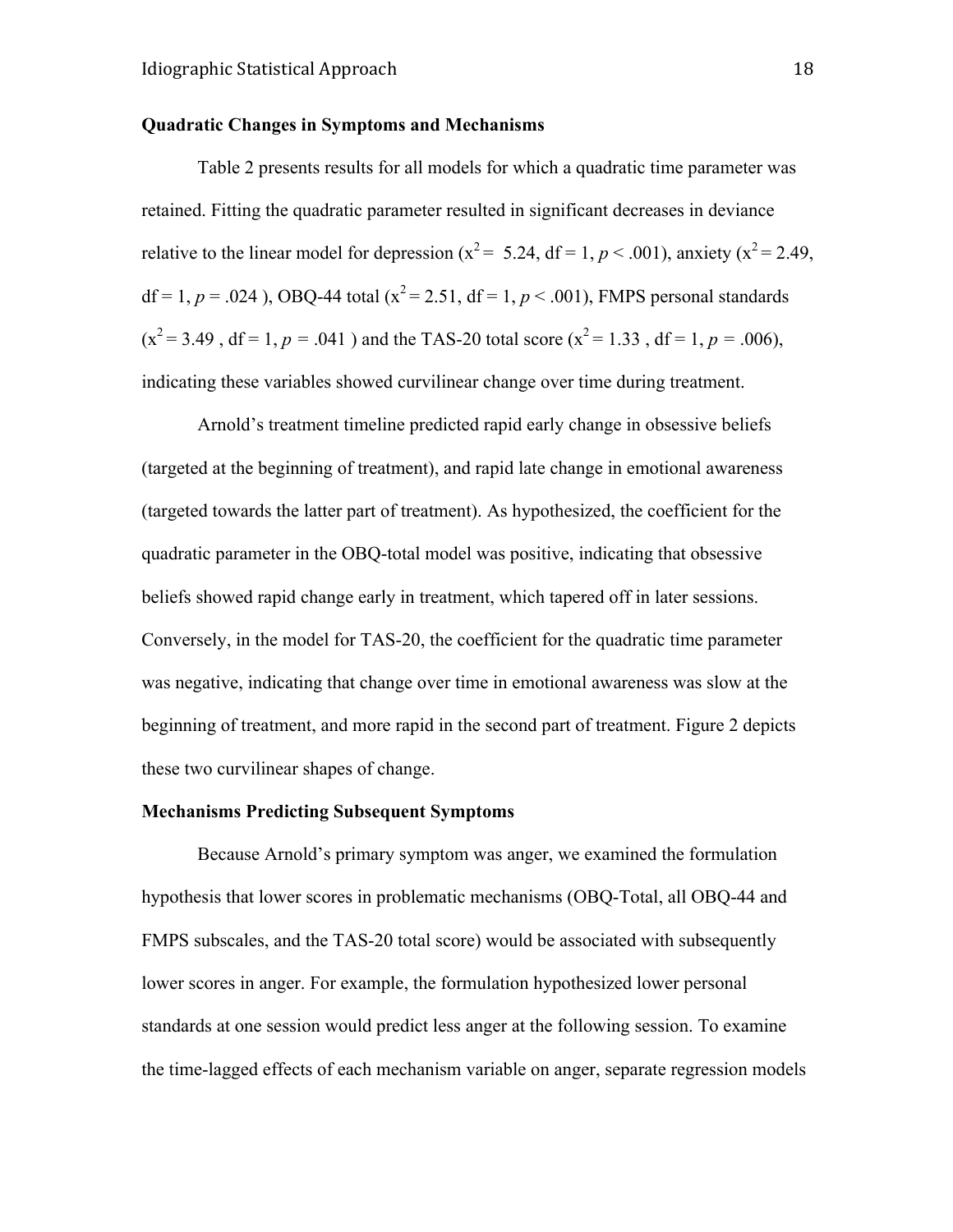were constructed for each mechanism in which time-forward anger was modeled as the dependent variable, predicted by the time-lagged mechanism variable, as well as timelagged anger. As described previously, an interaction term with elapsed time was modeled for each predictor, to correct for uneven spacing of time-points.

Table 3 presents the final time-lagged regression models. As hypothesized, the OBQ total score ( $d = 2.57$ ), as well as two subscales (importance/control of thoughts  $d =$ 2.35]; perfectionism/intolerance of uncertainty [*d* = 3.23]) demonstrated significant lagged effects on anger, producing large effects. These effects were in the expected direction, suggesting that when the client had lower scores in these problematic obsessive beliefs and perfectionistic tendencies, he reported higher anger at the following time point. Contrary to hypotheses, personal standards demonstrated a significant *negative* lagged effect on anger at the subsequent time-point, producing a large effect  $(d = 1.19)$ . This finding indicates that when the client reported lower personal standards, he reported higher anger at the following time-point. We did not find significant lagged effects of the OBQ responsibility for harm subscale  $(d = 0.38)$  or emotional awareness  $(d = 0.02)$  on subsequent anger.

# **Associations Between Multiple Treatment Constructs Over Time**

In line with methods described above, we applied EFA, CFA, and DFM to Arnold's emotion log data. First, using EFA (with oblique rotation), we examined which of Arnold's emotion log items clustered together across time. For example, we hypothesized that on days when Arnold was feeling greater affection, he was also feeling more loved and caring. We expected these positive emotions to make up one factor, distinct from negative emotions. Further, using DFM, we tested relationships *between*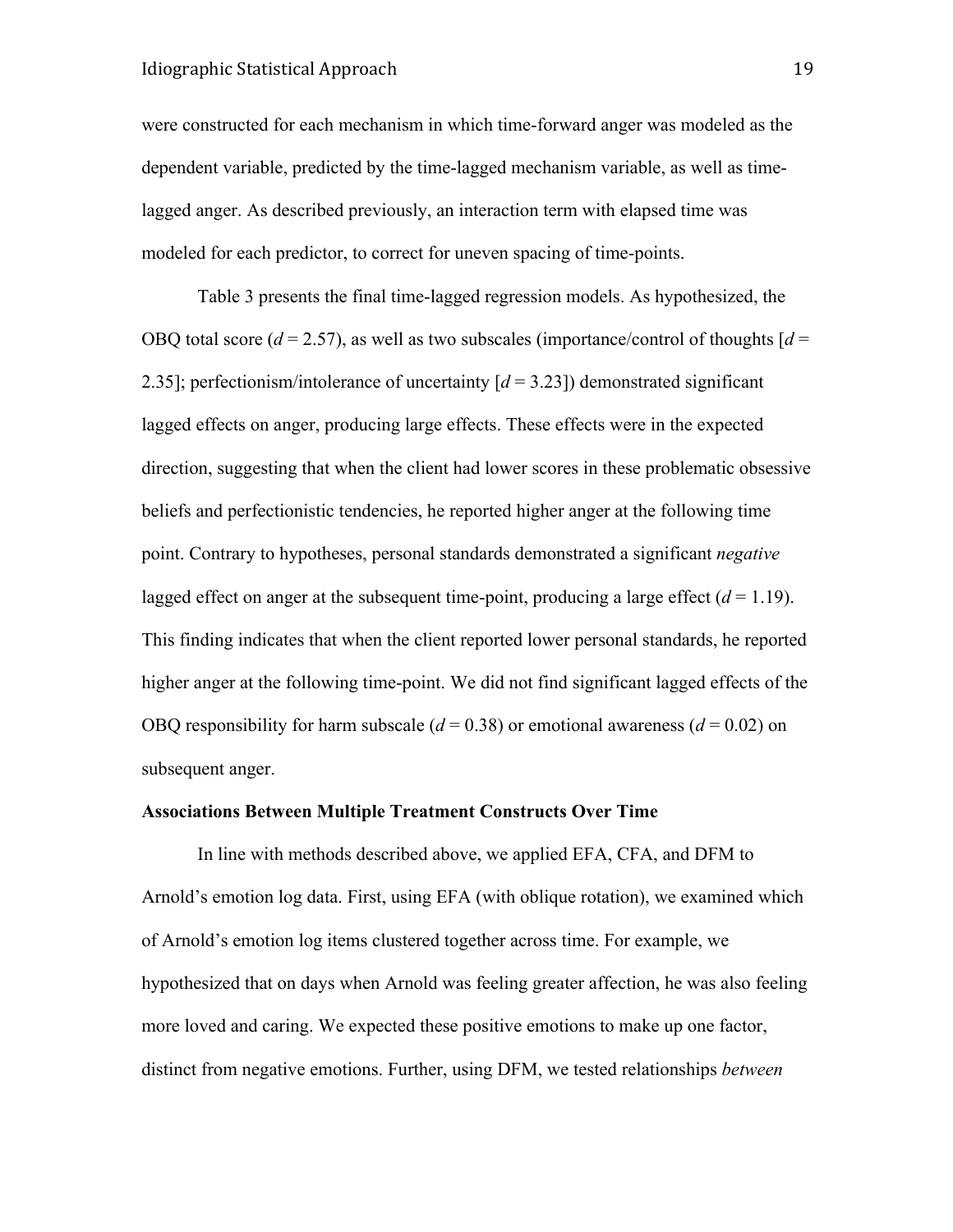emotion factors over time. For example, Arnold's formulation hypothesized that his discomfort with positive emotions promoted anger. Thus, for Arnold, experiencing a cluster of positive emotions may be followed on a subsequent day by a cluster of emotions including anger.

A four-factor solution resulted from the EFA (SRMR =  $0.06$ ); the three-factor solution yielded a SRMR of 0.09. Next, a CFA was run using standardized factor loadings from the EFA. After one iteration of the confirmatory model, the item "grateful" was removed from the third factor due to a factor loading of 0.15 (below the threshold of 0.30). Three items (*envious*, *jealous*, and *afraid*) were removed entirely because they did not meet the loading threshold of .30 on any factor. The final confirmatory model demonstrated good fit according to absolute fit indices (RMSEA =  $0.067$ , SRMR =  $0.067$ ,  $CFI = 0.85$ ,  $TFI = 0.83$ ). The completely standardized solution and all factor loadings and correlations among the factors are presented in Table 4. The first three factors suggest that 1) negative affects, 2) positive interpersonal affects, and 3) positive intrapersonal affects cluster together over time. The fourth factor, which we interpret as a "superiority" cluster, suggests that on days when Arnold experienced greater contempt and disgust, he also felt more pride, confidence, and less hurt.

Next, we examined relationships between these four factors across time using DFM. The model initially specified only autoregressive beta paths (that is, each of the four factors at time  $t - 1$  predicting only itself at time  $t$ ). Lagrange multiplier tests suggested the presence of a cross-lagged path from Factor 2 at time *t – 1* to Factor 4 at time *t*. This path was opened, and the model was then re-run. The resulting model provided excellent fit across all fit indices (SRMR =  $0.062$ , RMSEA <  $0.001$ , CFI =  $1.00$ ,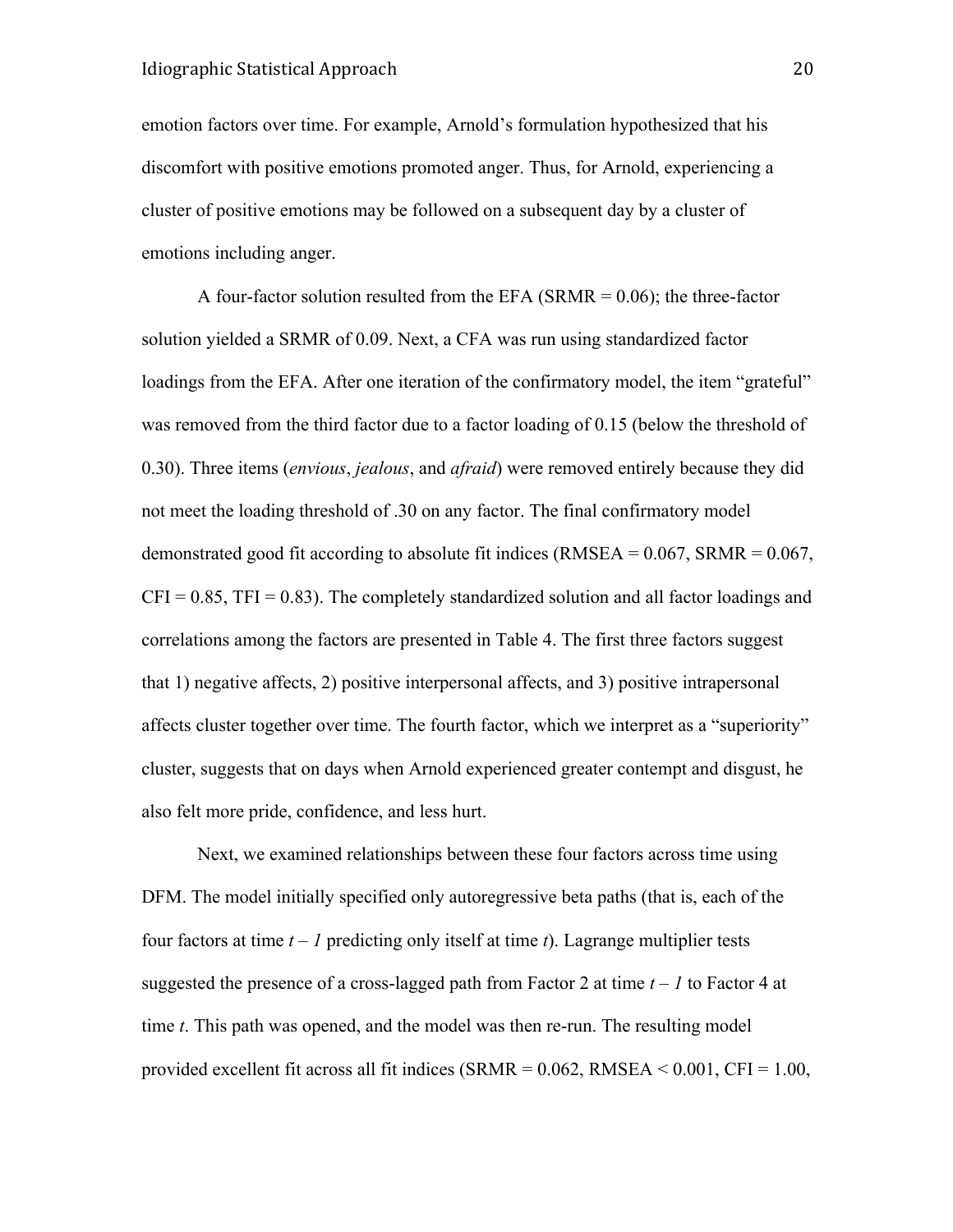$TFI = 1.07$ ). No further modification indices emerged. Figure 3 presents the completely standardized solution, containing contemporaneous correlations between factors, and autoregressive and cross-lagged beta paths, indicating how factors relate to one another across time. Within the same day, the two positive emotion factors were highly correlated, and had negative associations with the negative affect factor, and positive associations with the "superiority" factor. Results suggest when the client reported higher interpersonal positive affects, he tended to report higher levels of the "superiority" cluster of affects on the subsequent day.

## **Discussion**

We described an approach that leverages a combination of idiographic statistical analyses to systematically test clinical hypotheses during routine treatment. We implemented the approach using data collected from an adult male with a mix of excessive anger, depressive and anxiety symptoms. Below, we describe the results of our analyses and how they can inform the case-formulation and guide clinical decisionmaking. In addition, we discuss an online platform we've developed to easily implement idiographic statistical analyses with routine treatment data.

# **Testing Linear and Quadratic Changes in Symptoms and Mechanisms**

In line with clinical hypotheses, all symptoms and most mechanisms declined significantly over time. Contrary to hypotheses, there was no evidence for linear change in personal standards. However, personal standards demonstrated marginally significant curvilinear change over time, suggesting that interventions to reduce personal standards may have been effective, but change was short-lived. As hypothesized, mechanisms of obsessive beliefs decreased and emotional awareness increased more rapidly during the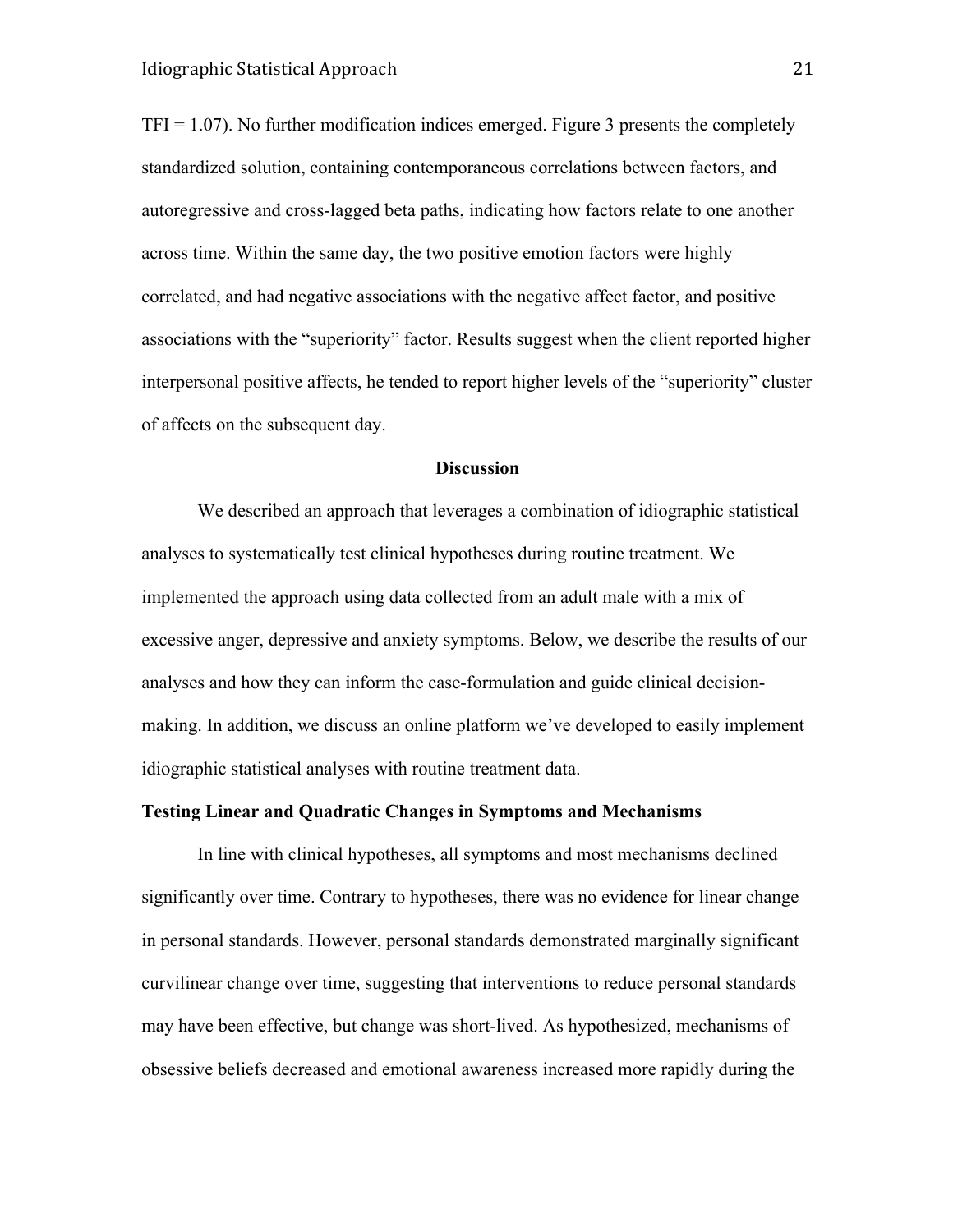times they were targeted by the therapist during treatment, demonstrating the potential for analyses to link changes in mechanisms to specific periods of treatment. These findings provide useful information regarding the effectiveness of treatment for altering specific symptoms and mechanisms in the formulation.

## **Testing Whether Mechanisms Predict Symptoms**

Lower levels of several hypothesized mechanisms in the formulation predicted less anger at subsequent sessions (e.g., obsessive beliefs). However, contrary to formulation hypotheses, there was no evidence linking emotional awareness to subsequent anger. Moreover, lower personal standards were significantly associated with subsequent *increases* in anger (opposite the expected direction). These aspects of the formulation were hypothesized based on nomothetic research literature, for example, suggesting that higher personal standards are associated with higher anger, especially when other domains of perfectionism are high (Dunn, Gotwals, Causgrove Dunn, & Syrotuik, 2006; Rice & Lapsley, 2001). The fact that formulation hypotheses based on research literature were unsupported within this individual highlights the importance of examining person specific data to identify change processes unique to a specific client. When a therapist conducts interventions that are not well suited to a specific client's needs, this can have negative consequences, such as wasted time, and potentially worsened client symptoms. If Arnold's therapist or supervisor were aware of the negative association between personal standards and subsequent anger during treatment, they might have stopped intervening to alter personal standards, avoided subsequent increases in Arnold's anger, and potentially created a more efficient and effective treatment. Thus, findings from idiographic analyses can help therapists to substantiate or rule out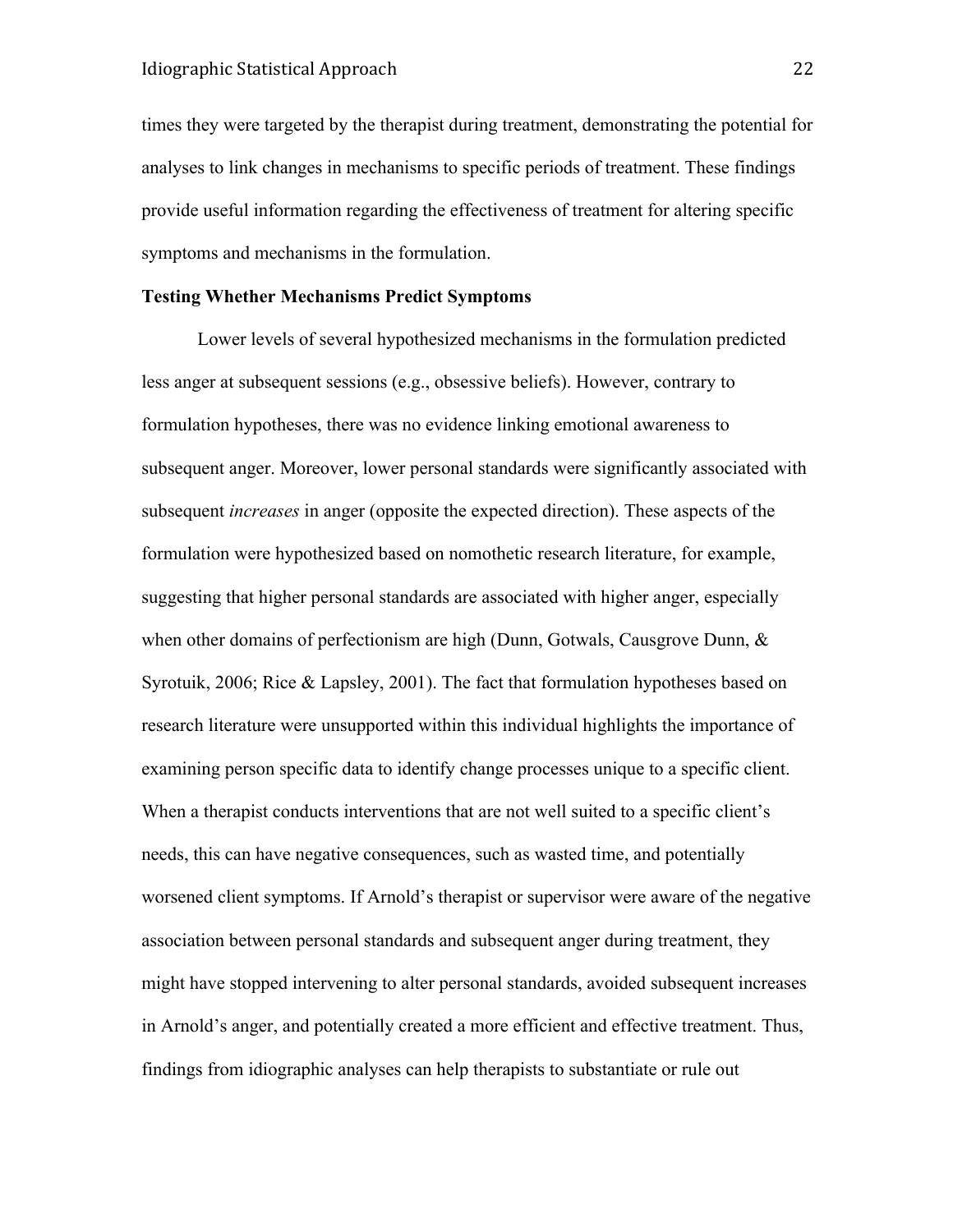mechanistic hypotheses in the case formulation to guide treatment choices.

# **Testing Associations Between** *Multiple* **Treatment Constructs Over Time**

We used Arnold's emotion log data to examine the formulation hypothesis that his experience of positive emotions and the associated discomfort led to subsequent anger. Across published studies on the structure of emotion, it is generally found that a two-factor structure (positive and negative affect) is well-fit to group-aggregated data (e.g. Watson, Clark, & Tellegen, 1988). For Arnold, a four-factor model had the best fit. Factors included a) negative affects, b) positive interpersonal affects, and c) positive intrapersonal affects. The fourth (and arguably most interesting) factor revealed that on days when the client was feeling more contempt and disgust, he felt more pride, confidence, and less hurt. We interpreted this cluster as a "superiority" cluster because it seems closely related to the client's problematic superiority behavior in the workplace (e.g, he would patronize and undermine his superiors with disgust and contempt). The "superiority" cluster advances a novel formulation hypothesis: that Arnold may engender contempt and disgust towards superiors in order to feel better about himself and less hurt. Thus, using a data driven idiographic approach to test hypotheses has the added benefit of elucidating novel mechanism hypotheses for the formulation.

Contemporaneously (i.e., within the same day), the intrapersonal and interpersonal positive emotion factors were highly correlated. These two positive emotion factors had contemporaneous negative associations with the negative affect factor, and positive associations with the "superiority" factor, suggesting the superiority cluster is activated on days when the client is feeling positive emotions. Additionally, examining associations among these four factors *across* time, we found that when the client reported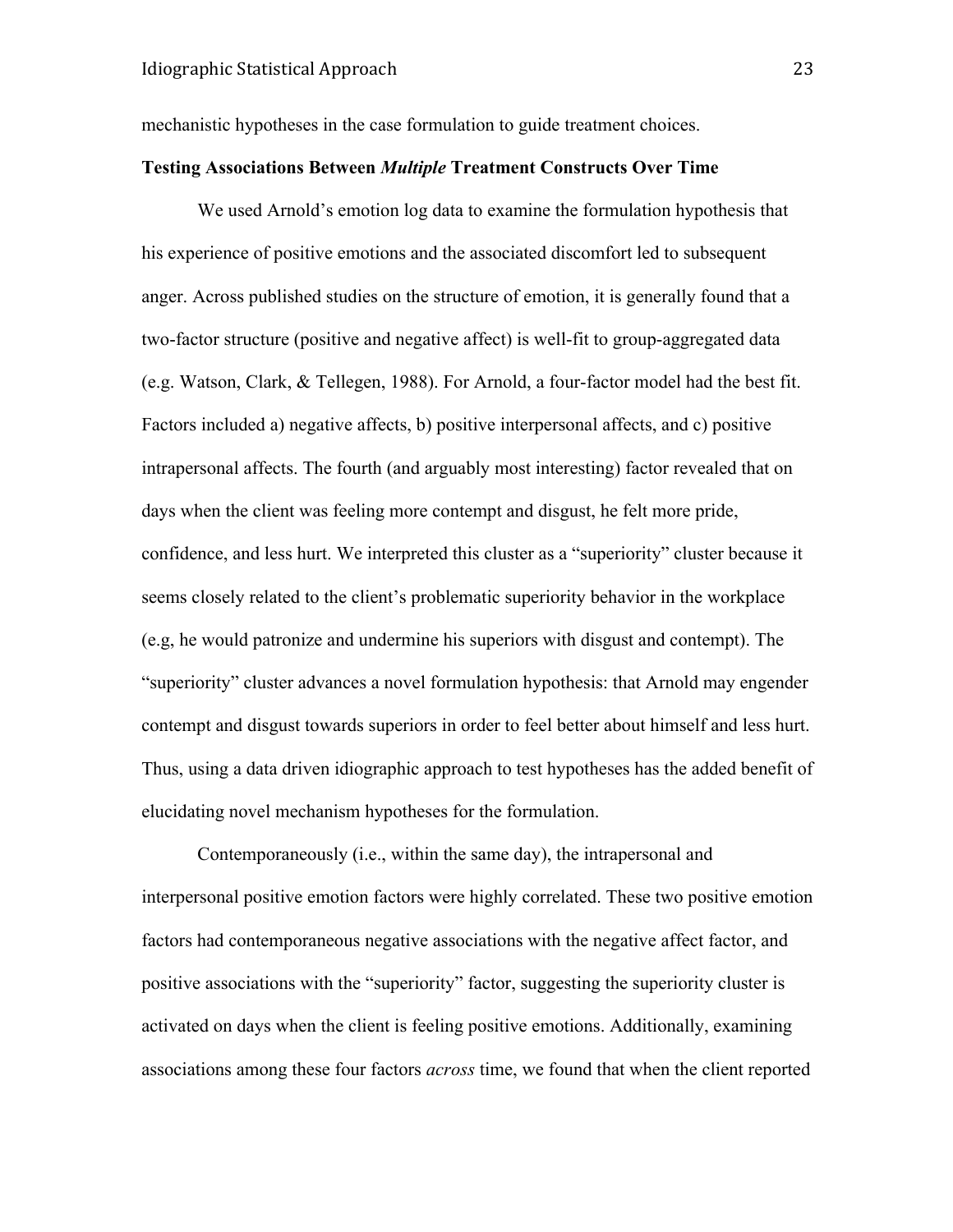higher interpersonal positive affect, he tended to report higher levels of the "superiority cluster" emotions on the subsequent day. These results do not support the formulation hypothesis that positive emotional discomfort relates to the subsequent symptom of increased anger, but instead suggest the client's self-reported discomfort and vulnerability surrounding positive interpersonal emotions promoted the potentially problematic "superiority" cluster. These results help link the problematic superiority behavior to the case formulation through the mechanism of positive emotions. By working to increase positive emotions, the therapist may have been doing the client a disservice, unknowingly activating problematic superiority behaviors.

## **Online Platform for Idiographic Analysis of Routine Treatment Data**

In the future, idiographic analyses will have the greatest potential to help guide treatment choices if the methods are made easily accessible and user friendly. To address this, we've developed a website that offers the ability to enter clinical data online and receive statistical output {www.changestat.org}. In its current form, our website enables users to enter/upload and store multiple client datasets. Plots are provided for each variable across time, along with results from person specific regressions with linear and quadratic parameters. Time-lagged regression results are also provided between pairs of variables. The website offers the capability of conducting p-technique EFA and examining time-lagged relationships between pairs of factors.

How might clinicians utilize the approach during treatment? After several sessions, clinicians can upload quantitative data onto the website (sampled as frequently as once a day). Data can be updated as treatment progresses in order to monitor changes in key mechanisms and symptoms. Plots of each variable allow for visual inspection, and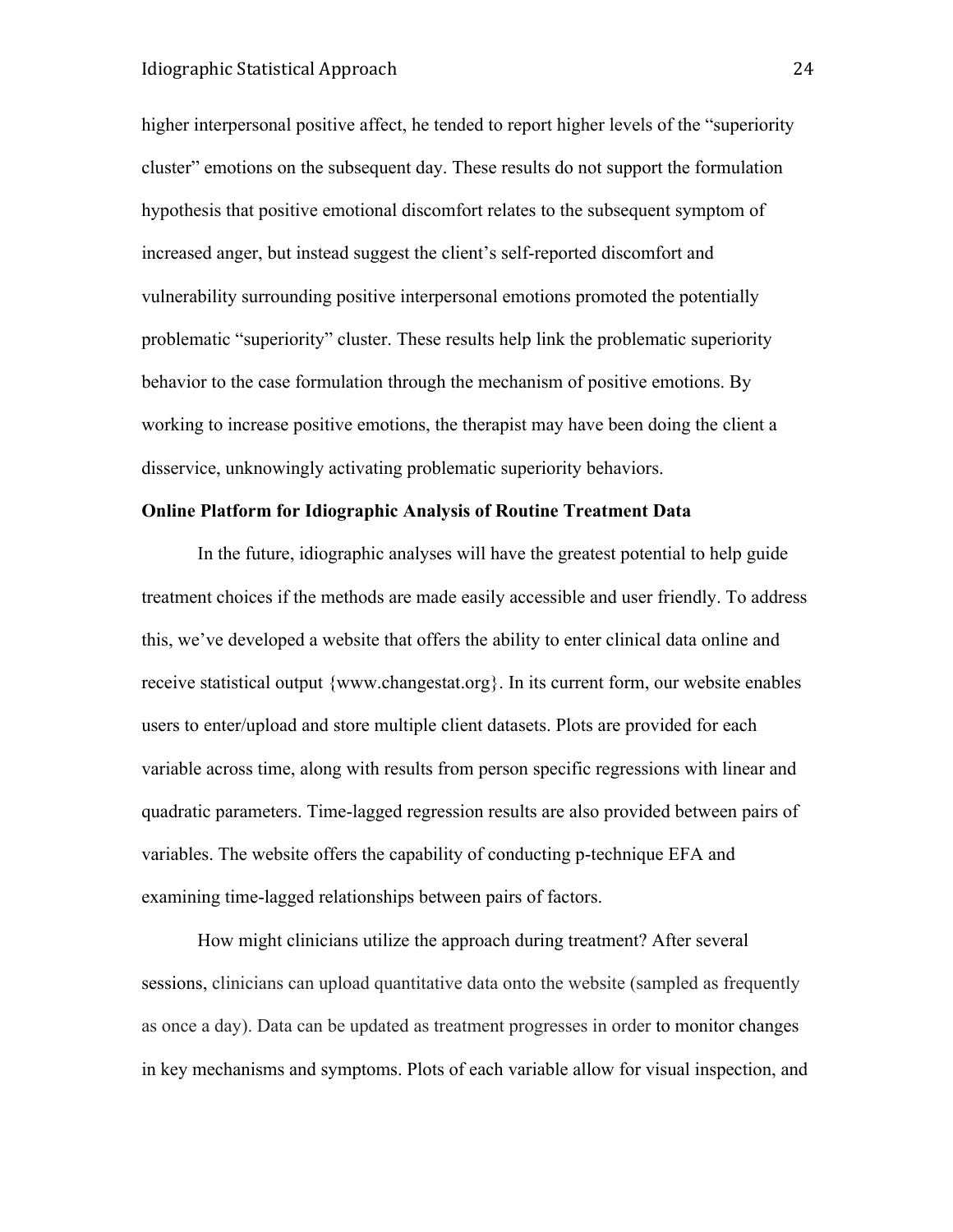# Idiographic Statistical Approach 25

statistical values enable clinicians to infer significant change in a variable over time, as well as differences in the rates of change between different parts of treatment. As clinicians work to alter one problematic mechanism, they can gain information regarding whether that mechanism is effectively being altered, and whether it leads to reduction of symptoms. Simultaneously, clinicians can gather information suggesting the next best mechanisms to target. Importantly, having statistics to support clinical hypothesis testing may enable clinicians to more easily prepare quantitative case reports or case series for the scientific literature, helping to bridge the gap between science and practice. Although there will always be obstacles to collecting data in clinical settings (Boswell, Kraus, Miller, & Lambert, 2015), we plan to continue to improve the accessibility, usability, and convenience of these methods. We hope that the valuable information obtained with these approaches will incentivize therapists to collect more quantitative data during treatment.

# **Strengths, Limitations, and Future Directions**

These findings contribute to our basic understanding of how idiographic analytic methods can be applied to routine treatment data to inform case formulations and clinical decisions. There is strong empirical support for the benefits of monitoring treatment effectiveness (e.g., Shimokawa et al., 2010), and the analytic approaches outlined here provide useful information beyond treatment effectiveness that could similarly improve treatments when used in ongoing psychotherapy. The current study takes a necessary first step in applying this approach to routine treatment data to illustrate its utility for clinical hypothesis testing. However, the study and approach are not without limitations.

First, as will often be the case with data collected during routine treatment, the number of time-points was limited. Thus, we were statistically underpowered for our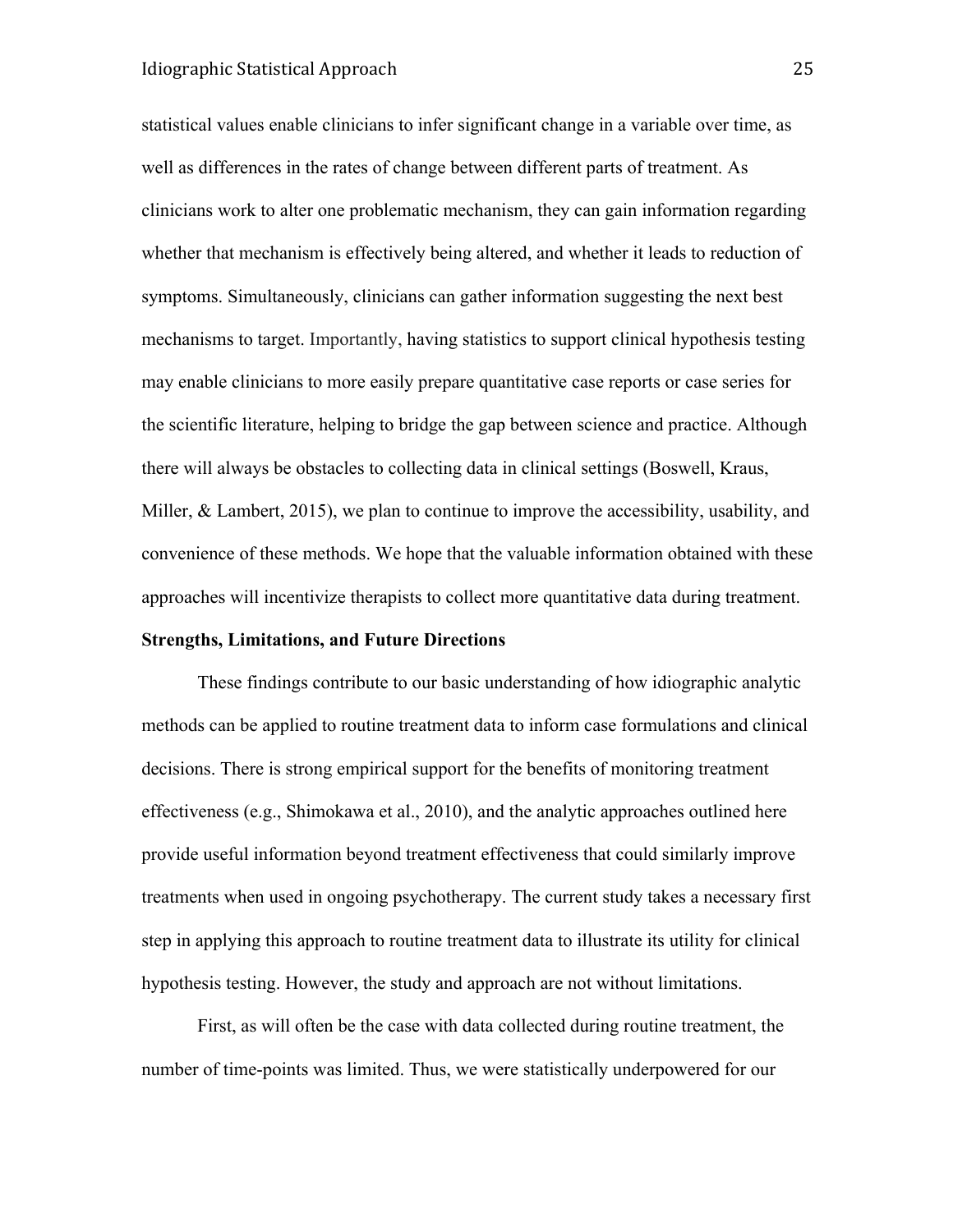# Idiographic Statistical Approach 26

analyses with the fewest observations. Additionally, analyses were conducted after treatment ended. Future research should assess the utility of implementing idiographic hypothesis testing *during* treatment. There are also limitations to the approach. Although the approach does not require that treatment be delayed or halted, there is a necessary delay between the time a therapist develops a clinical hypothesis and the time the therapist has collected the amount of quantitative data necessary to reliably test that hypothesis.

Concerning the models themselves, models risk over-fitting the data or interpreting noise and error. Models also may reflect idiosyncratic interpretations of items as opposed to substantive factors. We made several choices with our approach, based upon previously published applications of p-technique factor analysis and DFM (see Fisher, 2015). However, clinicians may have compelling rationales for alternative choices. For example, we suggest starting with oblique rotation in EFA, and then assessing whether factors are correlated rather than orthogonal. However, if factors are not correlated and theoretically orthogonal, clinicians may want to use orthogonal rotation. Additionally, we included a CFA. Although CFA can provide greater confidence that the factor structure from the EFA optimally reflects the latent structure of the data, CFA may also inflate correlations between factors. Although it is useful to gain confidence in the putative factor structure, the CFA can also be omitted, and factor scores could instead be generated from the EFA solution.

Our website takes an important step in making idiographic analyses more accessible to clinicians, however, it has tremendous room for growth and improvement. While it is not a large time-cost for clinicians to upload or input session scores, our website would be maximally convenient if measures could be completed and scored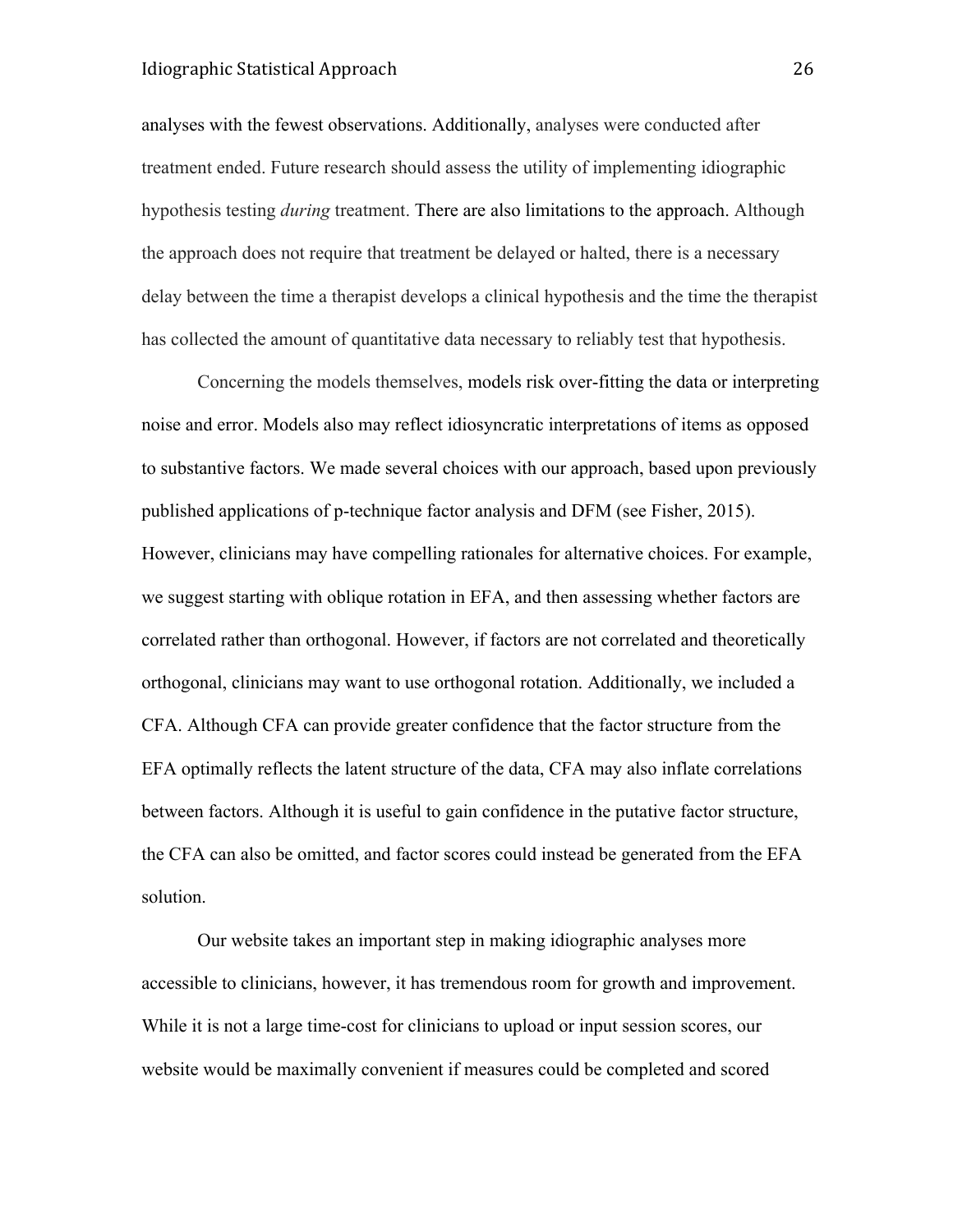within the web-platform itself. Additionally, by using a set of measures tailored to the individual, comparison to other patients is difficult. These models will become even more useful when comparisons can be made to normative distributions of effect sizes, in order to assess where a patient falls in comparison to other individuals during treatment. As such, researchers have argued for the importance of bridging idiographic statistical approaches with group aggregated approaches (e.g., Beltz et al., 2016) to enable such comparisons. It is our hope that as idiographic analyses in routine treatment become more common, our platform could aggregate and synthesize data across individuals to provide personalized normative information to clinicians.

### **Conclusions**

The current study demonstrates the utility of applying idiographic data analyses to the kinds of self-report data that can be readily collected during routine treatment. As illustrated with a complex case characterized by excessive anger, depressive symptoms, and anxiety, this approach (a) provided personalized information about the effectiveness of treatment, (b) helped to confirm and disconfirm formulation hypotheses, (c) expanded the case formulation, and d) provided information to guide treatment choices. Practicing clinicians routinely think about change processes in complex and challenging cases and many collect data to monitor progress. Our approach offers methods that enable clinicians to deliver more personalized empirically based treatment. It further empowers them to make valuable contributions to the scientific understanding of psychotherapeutic change processes. As idiographic analytic approaches become common in routine treatment and in research settings, analyses can be aggregated or replicated across individual cases (Fisher, Newman, & Molenaar, 2011) and across practitioners, to shed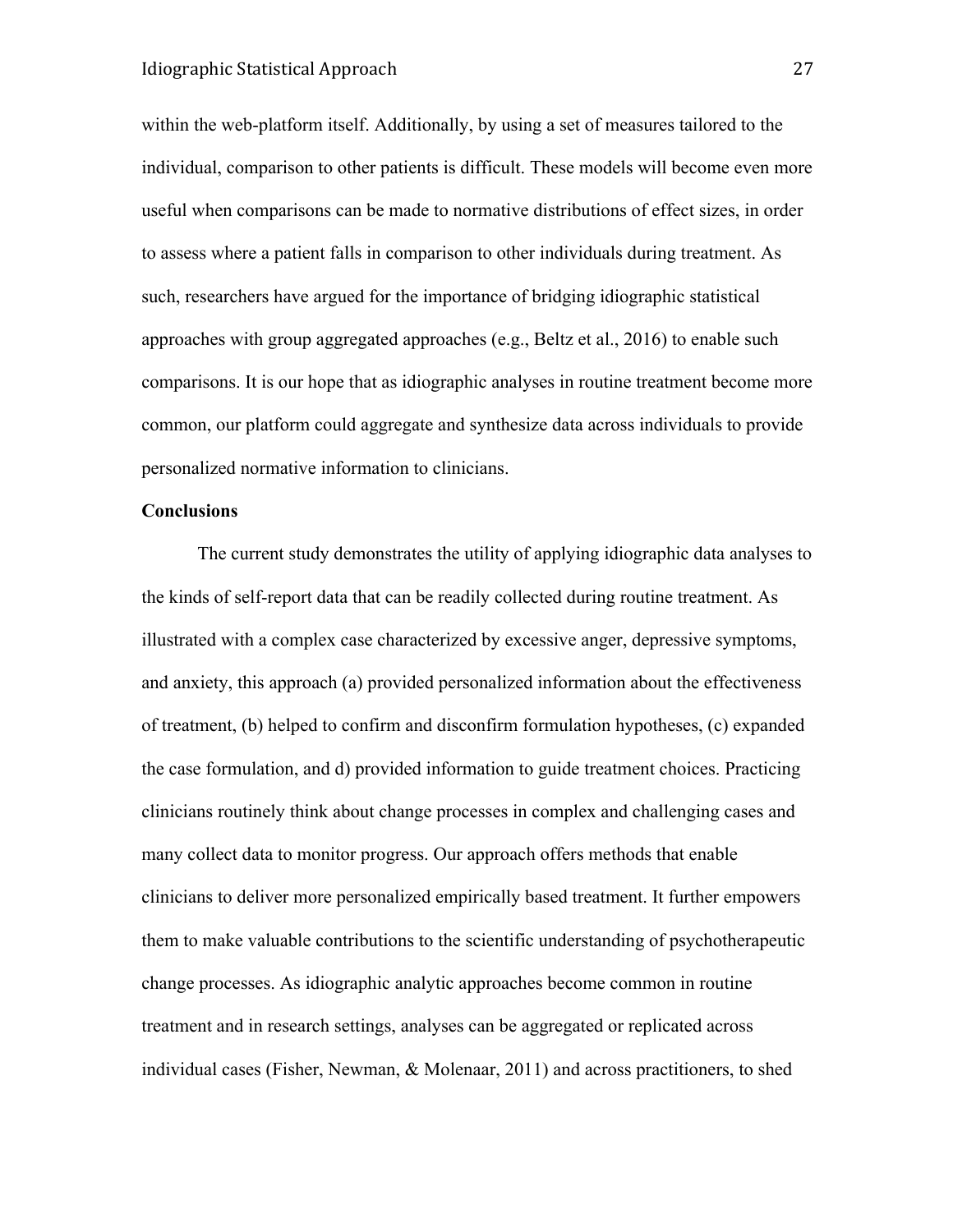light on mechanisms of change, improve treatments, and help the many individuals suffering from mental health problems.

# **Acknowledgements**

The authors thank Jacqueline B. Persons for her exceptional clinical supervision and helpful comments on the manuscript. The authors also thank Aaron J. Fisher, Nancy H. Liu, and Amy H. Sanchez for their helpful feedback.

#### **Footnotes**

*Abbreviations*: CBT (Cognitive Behavioral Therapy); ESTs (empirically supported treatments); BDI (Beck Depression Inventory-II); BAI (Beck Anxiety Inventory); OBQ-44 (Obsessive Beliefs Questionnaire); FMPS (Frost Multidimensional Perfectionism Scale); TAS-20 (Toronto Alexithymia Scale).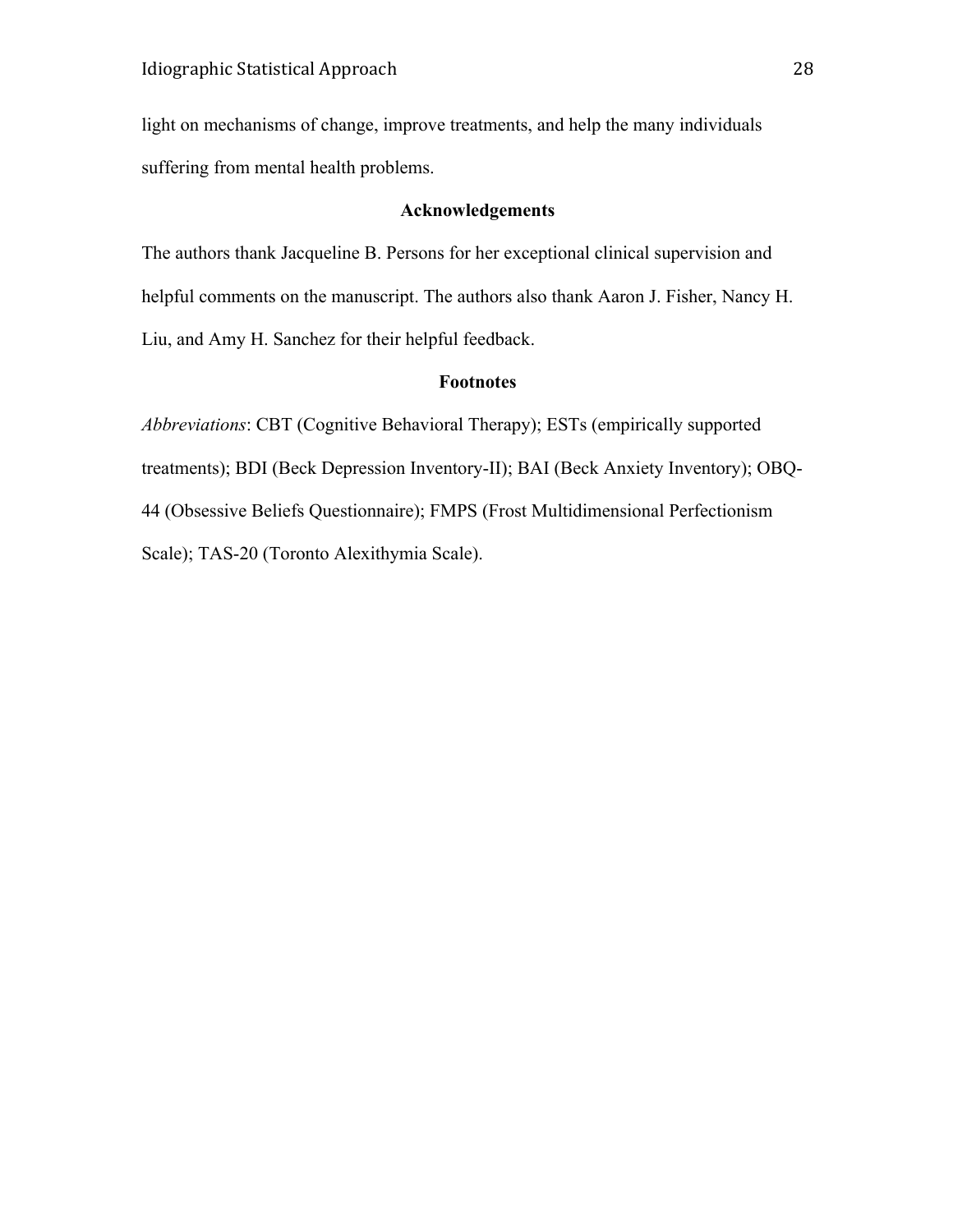#### **References**

Bagby, R. M., Parker, J. D. A., & Taylor, G. J. (1994). The twenty-item Toronto Alexithymia scale—I. Item selection and cross-validation of the factor structure. *Journal of Psychosomatic Research*, *38*(1), 23–32. http://doi.org/10.1016/0022- 3999(94)90005-1

Barlow, D. H., & Nock, M. K. (2009). Why can't we be more idiographic in our research? *Perspectives on Psychological Science*, *4*(1), 19–21. http://doi.org/10.1111/j.1745-6924.2009.01088.x

- Beltz, A. M., Wright, A. G. C., Sprague, B. N., & Molenaar, P. C. M. (2016). Bridging the nomothetic and idiographic approaches to the analysis of clinical data. *Assessment*, *23*(4), 447–458. http://doi.org/10.1177/1073191116648209
- Bhar, S., Bouvard, M., Calamari, J., Carmin, C., Clark, D. A., Cottraux, J., … Yaryura-Tobias, J. (2005). Psychometric validation of the obsessive belief questionnaire and interpretation of intrusions inventory—Part 2. *Behaviour Research and Therapy*, *43*, 1527–1542. http://doi.org/10.1016/j.brat.2004.07.010
- Boswell, J., & Bugatti, M. (2016). An exploratory analysis of the impact of specific interventions: Some clients reveal more than others. *Journal of Counseling Psychology*, *63*(6), 710.

Boswell, J. F., Anderson, L. M., & Barlow, D. H. (2014). An Idiographic Analysis of Change Processes in the Unified Transdiagnostic Treatment of Depression. *Journal of Consulting and Clinical Psychology*, *82*(6), 1060–1071. http://doi.org/10.1037/a0037403

Clasen, P. C., Fisher, A. J., & Beevers, C. G. (2015). Mood-reactive self-esteem and depression vulnerability: person-specific symptom dynamics via smart phone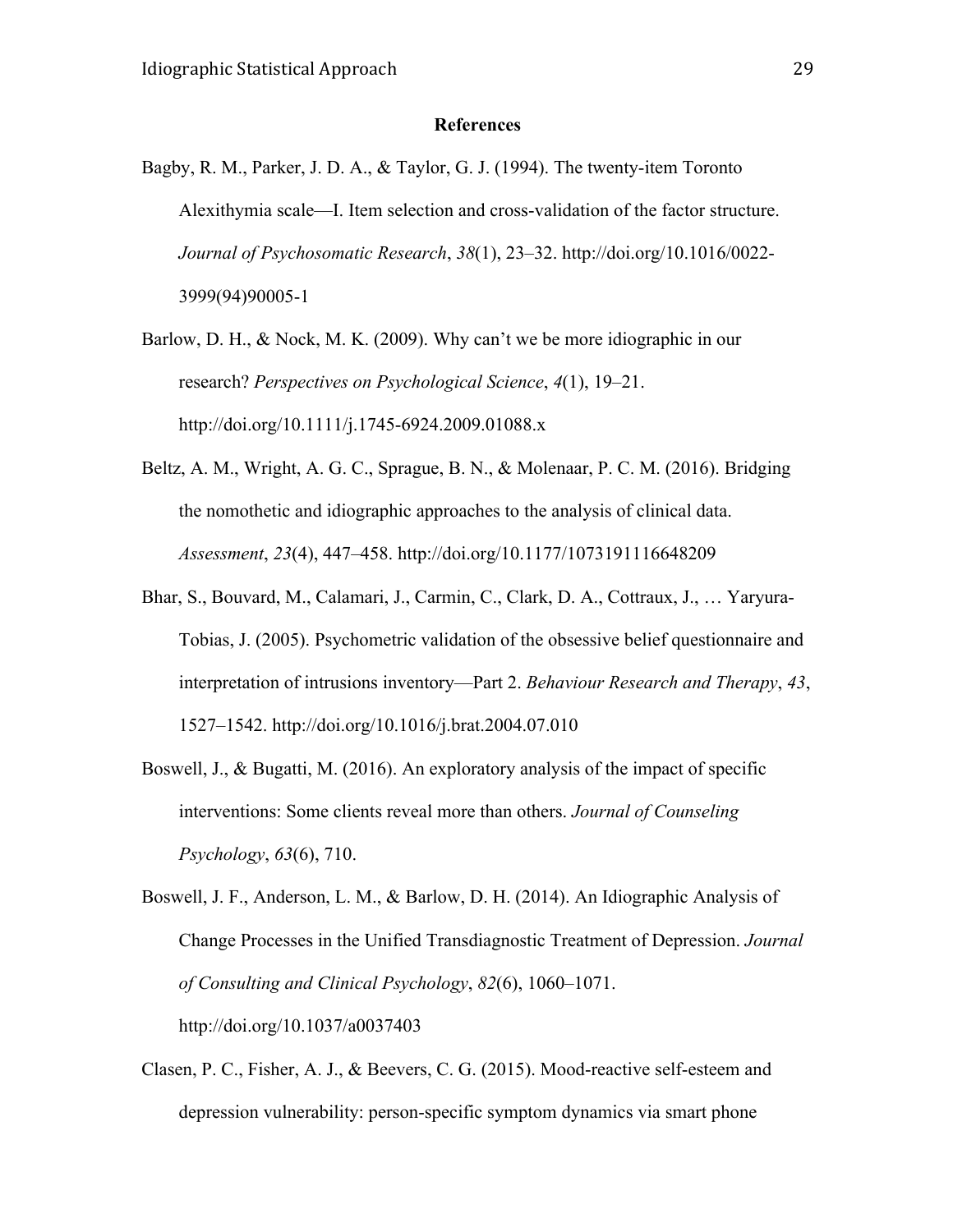assessment. *PLOS ONE*, *10*(7), e0129774.

http://doi.org/10.1371/journal.pone.0129774

- Dozois, D. J. A., Dobson, K. S., & Ahnberg, J. L. (1998). A psychometric evaluation of the Beck Depression Inventory-II. *Psychological Assessment*, *10*(2), 83–89. http://doi.org/10.1037/1040-3590.10.2.83
- Dunn, J. G. H., Gotwals, J. K., Causgrove Dunn, J., & Syrotuik, D. G. (2006). Examining the relationship between perfectionism and trait anger in competetive sport, *4*, 7–24.
- Fisher, A. J. (2015). Toward a dynamic model of psychological assessment: Implications for personalized care. *Journal of Consulting and Clinical Psychology*, *83*(4), 825– 836. http://doi.org/10.1037/ccp0000026
- Fisher, A. J., Newman, M. G., & Molenaar, P. C. M. (2011). A quantitative method for the analysis of nomothetic relationships between idiographic structures: Dynamic patterns create attractor states for sustained posttreatment change. *Journal of Consulting and Clinical Psychology*, *79*(4), 552–563.

http://doi.org/10.1037/a0024069

- Fisher, A. J., Reeves, J. W., Lawyer, G., Medaglia, J. D., & Rubel, J. A. (2017). Exploring the idiographic dynamics of mood and anxiety via network analysis. *Journal of Abnormal Psychology*, *126*(8), 1044–1056. http://doi.org/10.1037/abn0000311
- Frank, R., & Davidson, J. (2014). *The transdiagnostic road map to case formulation and treatment planning: Practical guidance for clinical decision making*. New Harbinger Publications.
- Granger, C. W. J. (1969). Investigating causal relations by econometric models and cross-spectral methods. *Source: Econometrica Econometrica*, *37*(3), 424–438.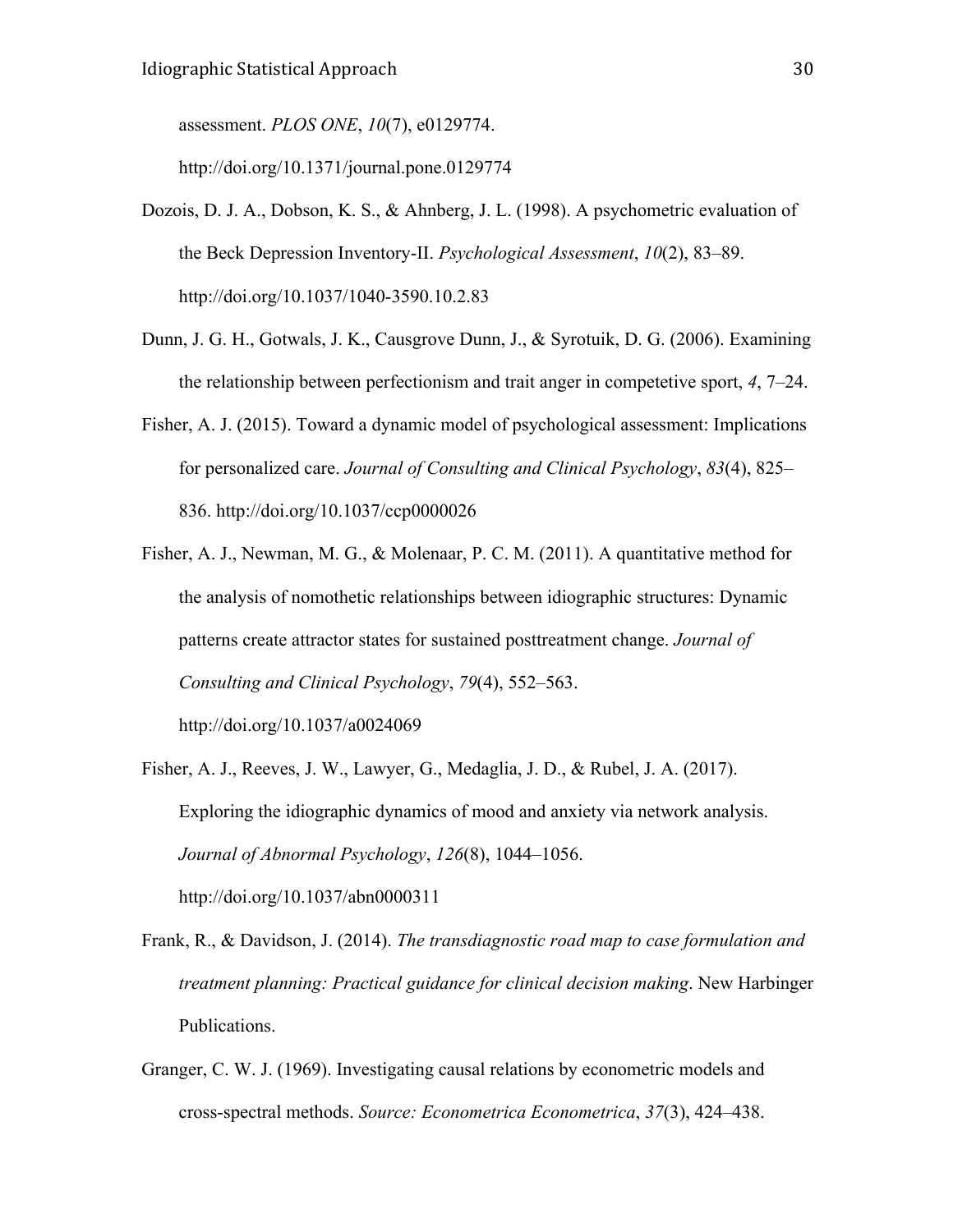- Hofmann, S. G., Asnaani, A., Vonk, I. J. J., Sawyer, A. T., & Fang, A. (2012). The efficacy of cognitive behavioral therapy: A review of meta-analyses. *Cognitive Therapy and Research*, *36*(5), 427–440. http://doi.org/10.1007/s10608-012-9476-1
- Hu, L., & Bentler, P. M. (1999). Cutoff criteria for fit indexes in covariance structure analysis: Conventional criteria versus new alternatives. *Structural Equation Modeling: A Multidisciplinary Journal*, *6*(1), 1–55.
- Jöreskog, K. G. (1993). Testing structural equation models. In K. A. Bollen & J. S. Long (Eds.), *Sage focus editions* (p. 294). SAGE Publications.
- Lei, P. W., & Wu, W. (2007). Introduction to structural equation modeling: Issues and practical considerations. *Educational Measurement: Issues and Practice*, *26*(3), 33– 43.
- Levenson, R. W., Lwi, S. J., Brown, C. L., Ford, B. Q., Otero, M. C., & Verstaen, A. (2017). Emotion. In & G. G. B. J.T. Cacioppo, L.G. Tassinary (Ed.), *Handbook of Psychophysiology* (pp. 444–464). Cambridge University Press. http://doi.org/10.1017/9781107415782.020
- Lo, L. L., Molenaar, P. C. M., & Rovine, M. (2017). Determining the number of factors in P-technique factor analysis. *Applied Developmental Science*, *21*(2), 94–105. http://doi.org/10.1080/10888691.2016.1173549
- Lutz, W., Zimmermann, D., Müller, V. N. L. S., Deisenhofer, A.-K., & Rubel, J. A. (2017). Randomized controlled trial to evaluate the effects of personalized prediction and adaptation tools on treatment outcome in outpatient psychotherapy: study protocol. *BMC Psychiatry*, *17*(1), 306. http://doi.org/10.1186/s12888-017- 1464-2
- Lyon, A. R., Lewis, C. C., Boyd, M. R., Hendrix, E., & Liu, F. (2016). Capabilities and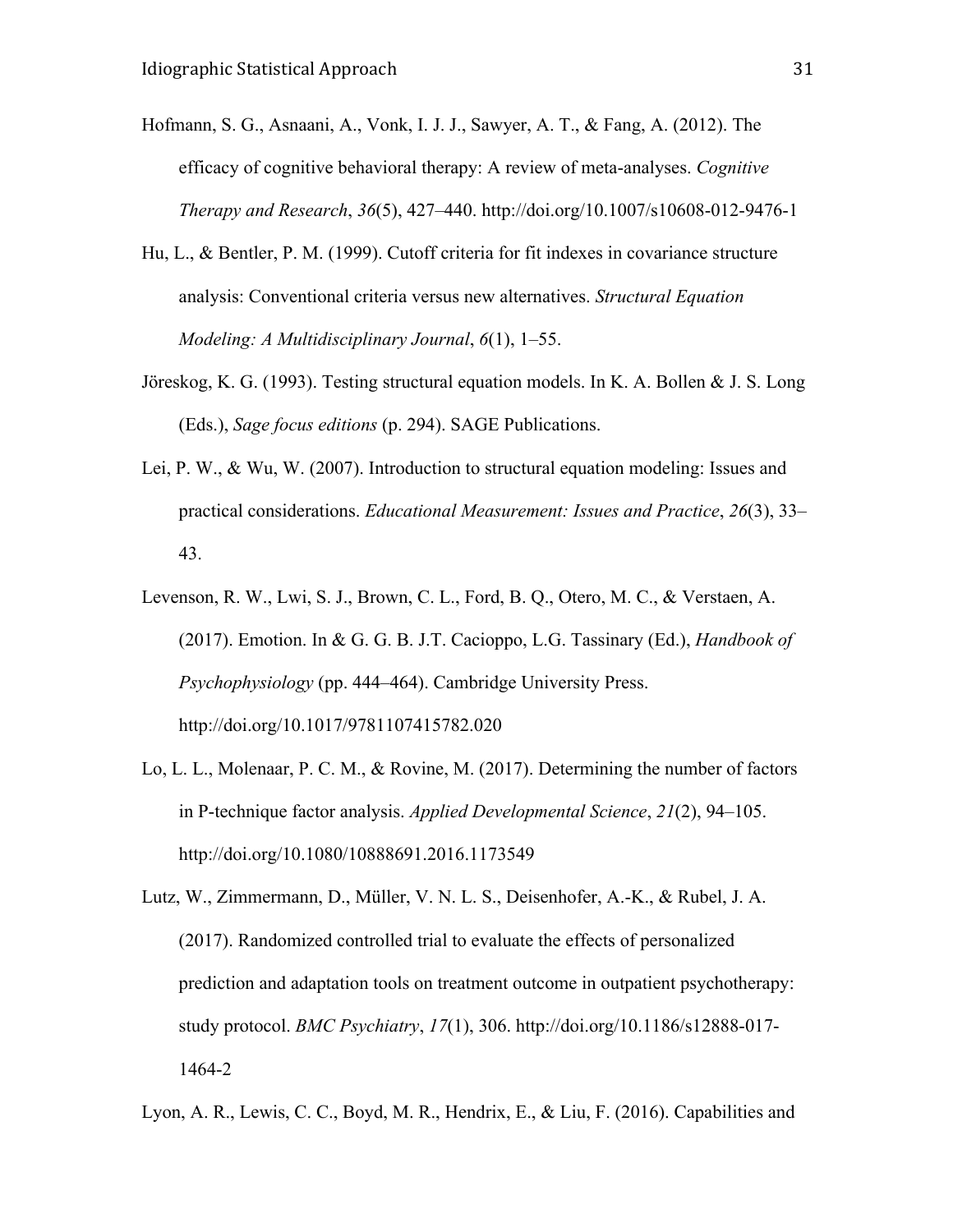characteristics of digital measurement feedback systems: Results from a comprehensive review. *Administration and Policy in Mental Health and Mental Health Services Research*, *43*(3), 441–466. http://doi.org/10.1007/s10488-016-0719- 4

- Molenaar, P. C. M. (1985). A dynamic factor model for the analysis of multivariate time series. *Psychometrika*, *50*(2), 181–202. http://doi.org/10.1007/BF02294246
- Molenaar, P. C. M. (2004). A manifesto on psychology as idiographic science: Bringing the person back Into scientific psychology, this time forever. *Measurement: Interdisciplinary Research & Perspective*, *2*(4), 201–218. http://doi.org/10.1207/s15366359mea0204\_1
- Persons, J. (2012). *The case formulation approach to cognitive-behavior therapy*. New York: Guilford Press.
- Persons, J. B., Brown, C. L., & Diamond, A. (2019). Case formulation-driven cognitive behavioral therapy. In D. K.S. & D. D. (Eds.), *Handbook of Cognitive Behavioral Therapies* (4th ed.). New York: Guilford Press.
- Persons, J. B., & Tompkins, M. A. (1997). Cognitive-behavioral case formulation. In T. D. Eells (Ed.), *Handbook of psychotherapy case formulation* (2nd ed., pp. 314–349). Guilford Press.
- Persons, & Hong, J. (2016). Case formulation and the outcome of cognitive behaviour therapy. In N. Tarrier & J. Johnson (Eds.), *Case formulation in cognitive behaviour therapy: The treatment of challenging and complex cases* (2nd ed., pp. 14–37). New York: Routledge.
- Revelle, W. (2013). *Psych: procedures for psychological, psychometric, and personality research. R package version 1.3. 10. Northwestern University, Evanston, IL*.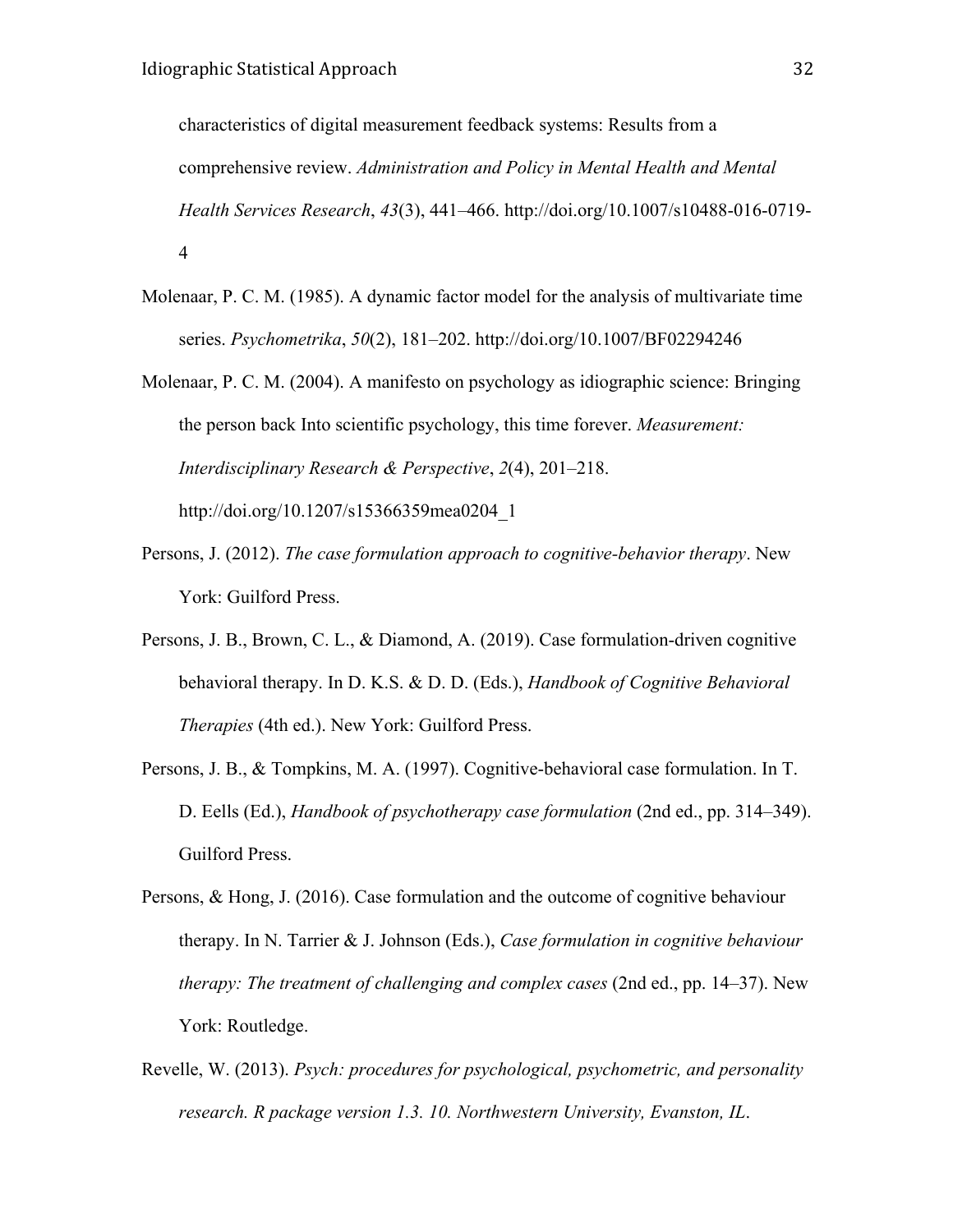Rice, K. G., & Lapsley, D. K. (2001). Perfectionism, coping, and emotional adjustment. *Journal of College Student Development*, *42*(2).

Sekhon, J. S. (2009). Opiates for the matches: Matching methods for causal inference. *Annual Review of Political Science*, *12*(1), 487–508. http://doi.org/10.1146/annurev.polisci.11.060606.135444

Shimokawa, K., Lambert, M. J., & Smart, D. W. (2010). Enhancing treatment outcome of patients at risk of treatment failure: Meta-analytic and mega-analytic review of a psychotherapy quality assurance system. *Journal of Consulting and Clinical Psychology*, *78*(3), 298–311.

- Steer, R. A., & Beck, A. T. (1997). Beck Anxiety Inventory. In C. P. Zalaquett & R. J. Wood (Ed.), *Evaluating stress: A book of resources* (pp. 23–40). Lanham, MD: Scarecrow Education.
- Stober·, J. (1998). The Frost Multidimensional Perfectionism Scale Revisited: More perfect with four (instead of six) dimensions, *24*(4), 481–491.
- Stulz, N., Lutz, W., Leach, C., Lucock, M., & Barkham, M. (2007). Shapes of early change in psychotherapy under routine outpatient conditions. *Journal of Consulting and Clinical Psychology*, *75*(6), 864–874. http://doi.org/10.1037/0022- 006X.75.6.864
- Tabachnick, B., & Fidell, L. S. (2007). *Using multivariate statistics* (5th ed.). Boston, MA: Allyn & Bacon/Pearson Education.
- Wright, A. G. C., Hallquist, M. N., Stepp, S. D., Scott, L. N., Beeney, J. E., Lazarus, S. A., & Pilkonis, P. A. (2016). Modeling heterogeneity in momentary interpersonal and affective dynamic processes in borderline personality disorder. *Assessment*, *23*(4), 484–495. http://doi.org/10.1177/1073191116653829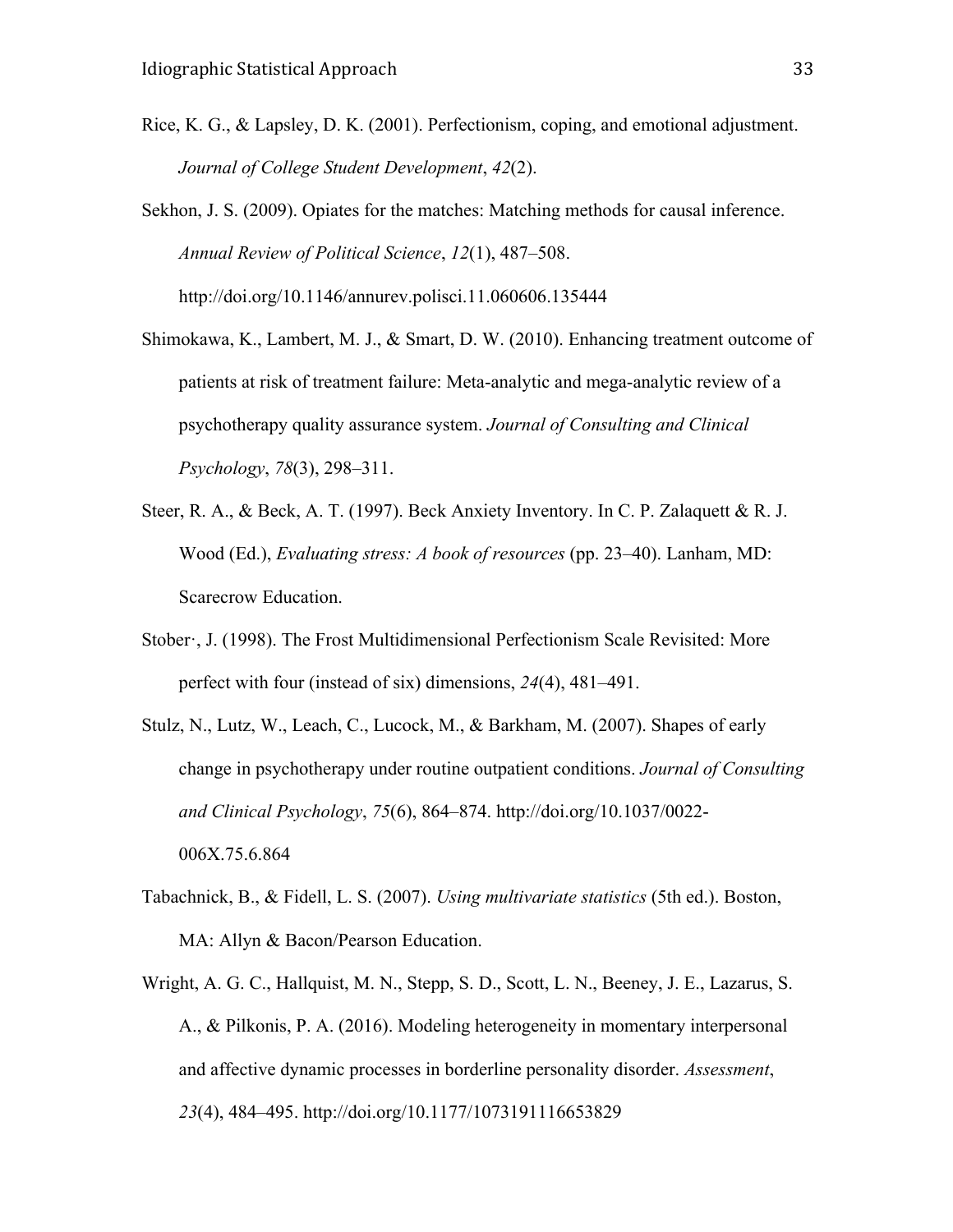

*Figure 1*. The case formulation used to guide treatment, depicts relationships between symptoms and hypothesized mechanisms.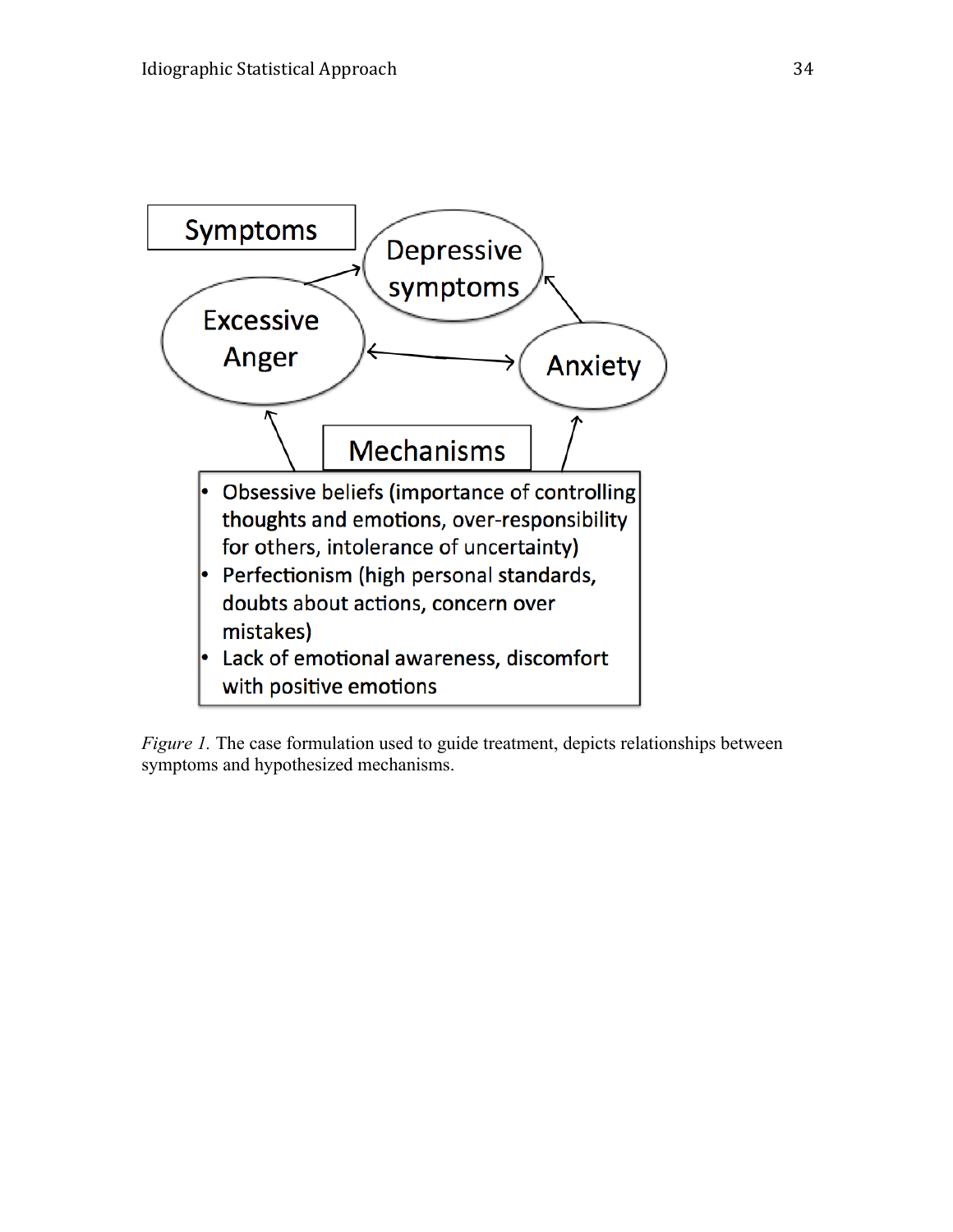Running head: Idiographic Statistical Approach 35

### *Panel A. Panel B.*



*Figure 2.* Panel A depicts curvilinear change in obsessive beliefs over time. Panel B depicts curvilinear change in emotional awareness over time (higher values indicate lower emotional awareness). The therapist targeted obsessive beliefs early in treatment, whereas emotional awareness was targeted later in treatment. In line with hypotheses, obsessive beliefs changed more rapidly in the early part of treatment, whereas emotional awareness changed more rapidly in the later part of treatment.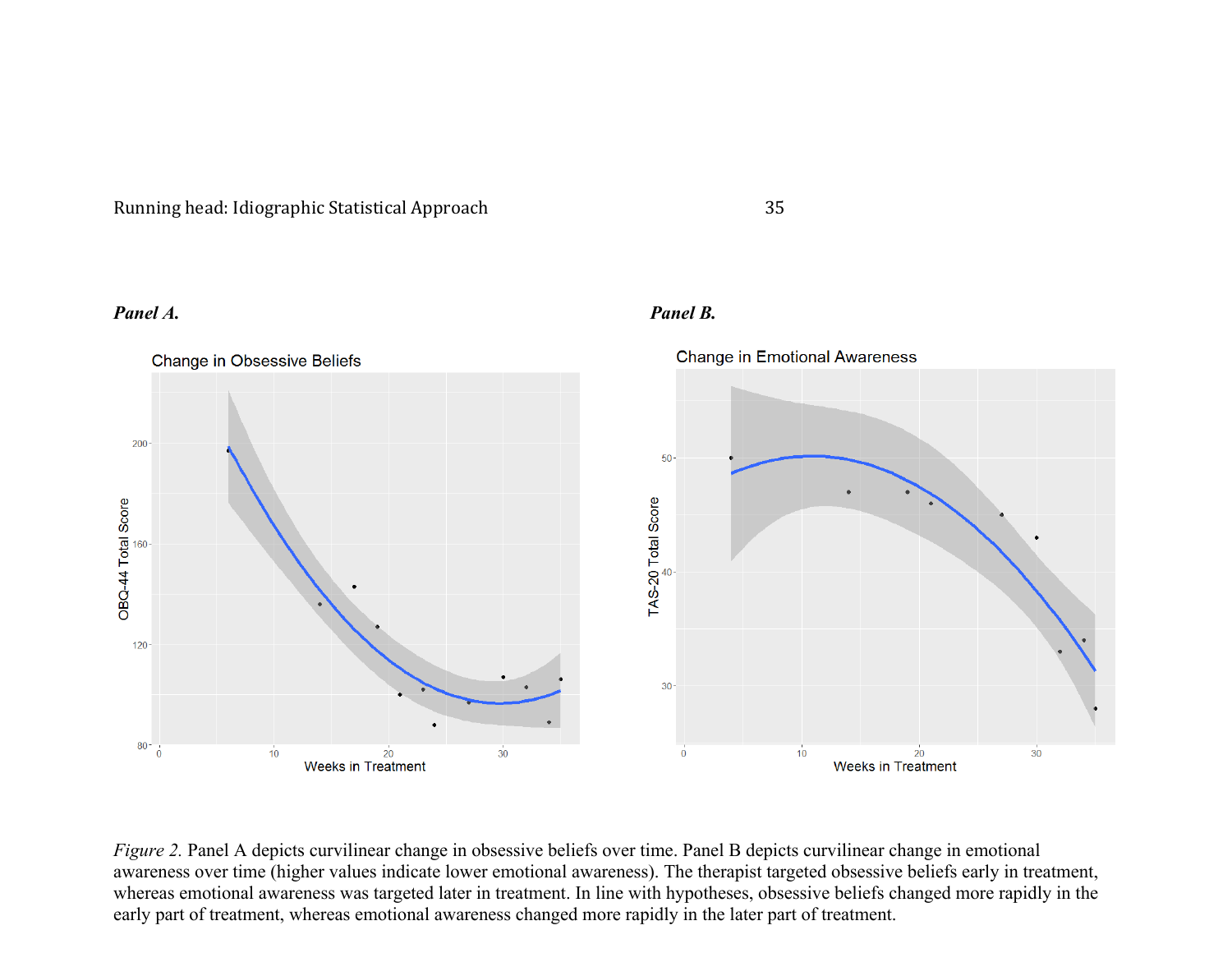

*Figure 3.* The completely standardized factor solution for the client's emotion log data is presented below. The four factors are represented as circles on the left. Circles on the right represent the four factors at the subsequent time-point. The four factors are 1) negative emotion items, 2) interpersonal positive emotion item*,* 3) intrapersonal positive emotion items, and 4) emotion items thought to relate to the client's superiority behavior. The solution contains autoregressive (horizontal arrows) and cross-lagged (diagonal arrow) beta paths as well as contemporaneous correlations between the factors (curved lines).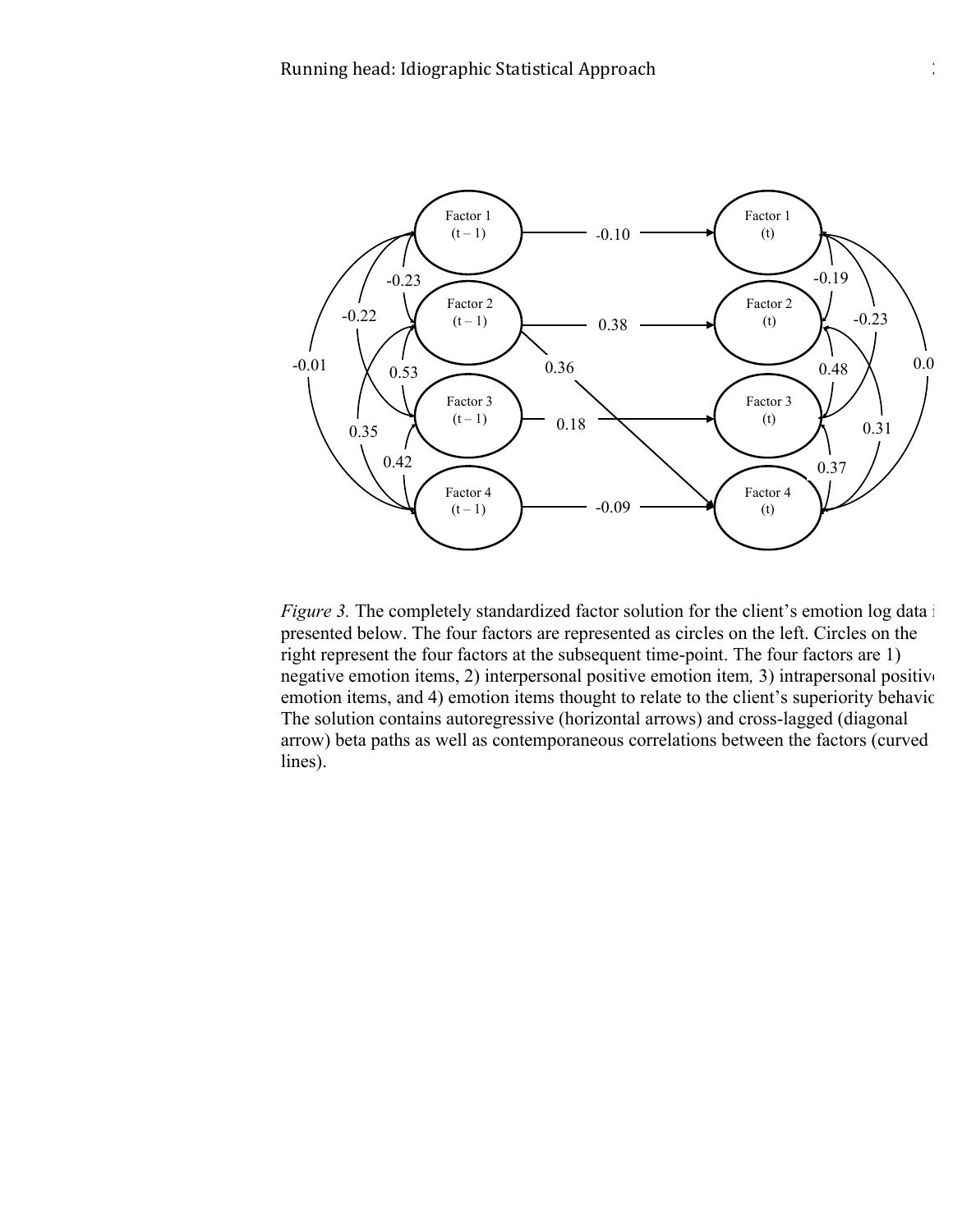# Table 1.

# *Data Types and Structure*

| <b>Measure</b>                                       | <b>Scale</b>         | <b>Observations</b> |                                           |             |                          |                                  | <b>Session number</b>    |   |                                                                            |              |
|------------------------------------------------------|----------------------|---------------------|-------------------------------------------|-------------|--------------------------|----------------------------------|--------------------------|---|----------------------------------------------------------------------------|--------------|
| <b>Symptom Measures</b>                              |                      |                     |                                           |             |                          |                                  |                          |   | 1 2 3 4 5 6 7 8 9 10 11 12 13 14 15 16 17 18 19 20 21 22 23 24 25 26 27 28 |              |
| Anger                                                | Daily homework       | 19                  |                                           |             |                          | $\checkmark$<br>$\boldsymbol{J}$ | J J J J J J J J J J      |   |                                                                            |              |
| Depressive symptoms                                  | <b>BDI-II</b>        | 16                  | JJJ                                       | JJJJJ       |                          |                                  |                          |   |                                                                            |              |
| Anxiety                                              | <b>BAI</b>           | 15                  | $\checkmark$ $\checkmark$<br>$\checkmark$ | JJJ J J J J |                          |                                  |                          |   |                                                                            |              |
| <b>Mechanism Measures</b>                            |                      |                     |                                           |             |                          |                                  |                          |   |                                                                            |              |
| <b>Obsessive Beliefs</b>                             | OBQ-44 Total         | 12                  |                                           |             |                          |                                  | $\overline{\mathcal{L}}$ |   |                                                                            |              |
| Importance/control of thoughts                       | OBQ-44 subscale      | 12                  |                                           |             |                          |                                  | J J                      |   |                                                                            | J J          |
| Perfectionism/intolerance of uncert. OBQ-44 subscale |                      | 12                  |                                           |             | ✓                        |                                  | $\cal J$ $\cal J$        |   |                                                                            |              |
| Responsibility/threat estimation                     | OBQ-44 subscale      | 12                  |                                           |             | J                        |                                  | $\cal J$ $\cal J$        | ✓ |                                                                            | $J\,$ $J$    |
| Doubts about actions                                 | <b>FMPS</b> subscale | 12                  |                                           |             |                          |                                  | $\cal J$ $\cal J$        |   |                                                                            | $\checkmark$ |
| Concern over mistakes                                | <b>FMPS</b> subscale | 12                  | ✓                                         |             | $\overline{\mathcal{L}}$ | $\boldsymbol{J}$                 | ✓✓                       |   |                                                                            | $J\,$ $J$    |
| Personal standards                                   | <b>FMPS</b> subscale | 12                  |                                           |             |                          |                                  | $\cal J$ $\cal J$        |   |                                                                            | $J\,$ $J\,$  |
| <b>Emotional Awareness</b>                           | <b>TAS-20</b>        | 9                   |                                           |             |                          |                                  |                          |   |                                                                            | J J          |
| <b>Emotion Log Data</b>                              | Daily homework       | 67                  |                                           |             |                          |                                  |                          |   |                                                                            |              |

Note. Check marks indicate that Arnold completed the measure in the corresponding session. The complete raw data can be accessed at www.changestat.org.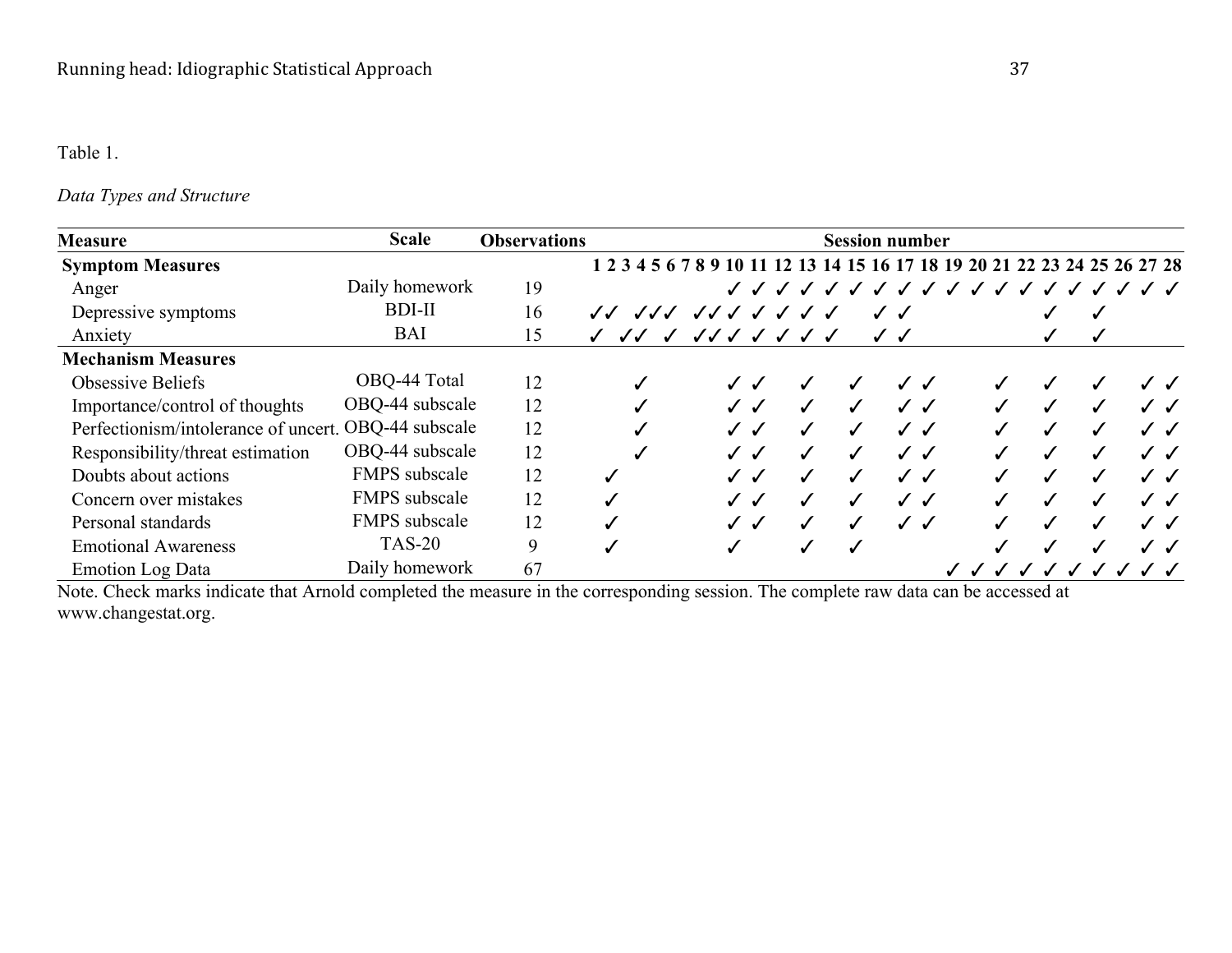Table 2.

# *Results for Person Specific Linear and Quadratic Regressions*

# Linear Models

| <b>Variable</b>                                   | ß       | D    |         | Cohen's D | DF |
|---------------------------------------------------|---------|------|---------|-----------|----|
| Anger                                             | $-0.87$ | .016 | $-2.67$ | $-0.87$   | 17 |
| Depressive symptoms (BDI)                         | $-0.74$ | .006 | $-3.21$ | $-1.13$   | 14 |
| Anxiety symptoms (BAI)                            | $-0.73$ | .011 | $-2.96$ | $-1.08$   | 13 |
| Total obsessive beliefs (OBQ-44)                  | $-0.95$ | .001 | $-4.57$ | $-1.87$   | 10 |
| Importance/Control of Thoughts (OBQ-44)           | $-0.92$ | .002 | $-4.2$  | $-1.71$   | 10 |
| Perfectionism/Intolerance of Uncertainty (OBQ-44) | $-0.94$ | .001 | $-4.4$  | $-1.80$   | 10 |
| Responsibility/Threat Estimation (OBQ-44)         | $-0.86$ | .005 | $-3.57$ | $-1.46$   | 10 |
| Concern over Mistakes (FMPS)                      | $-0.87$ | .003 | $-3.99$ | $-1.63$   | 10 |
| Personal Standards (FMPS)                         | $-0.01$ | .976 | $-0.03$ | $-0.01$   | 10 |
| Doubts about Actions (FMPS)                       | $-0.48$ | .162 | $-1.51$ | $-0.62$   | 10 |
| Emotional Awareness (TAS-20)                      | $-0.81$ | .005 | $-4.05$ | $-1.91$   | 7  |

# Quadratic Models

| Variable                         | <b>Parameter</b> | ß       | p      | $\mathbf t$ | <b>Cohen's D</b> | DF |
|----------------------------------|------------------|---------|--------|-------------|------------------|----|
|                                  | Linear time      | $-2.89$ | < 0.01 | $-5.73$     | $-2.03$          | 13 |
| Depressive symptoms (BDI)        | Quadratic time   | 2.55    | < 0.01 | 4.47        | 1.58             | 13 |
|                                  | Linear time      | $-2.26$ | .008   | $-3.17$     | $-1.16$          | 12 |
| Anxiety symptoms (BAI)           | Quadratic time   | 1.79    | .044   | 2.26        | 0.83             | 12 |
|                                  | Linear time      | $-3.41$ | < 001  | $-6.21$     | $-2.54$          | 9  |
| Total obsessive beliefs (OBQ-44) | Quadratic time   | 2.18    | .001   | 4.59        | 1.87             | 9  |
| Importance/Control of Thoughts   | Linear time      | $-3.04$ | .004   | $-3.89$     | $-1.59$          | 9  |
| $(OBQ-44)$                       | Quadratic time   | 1.87    | .021   | 2.79        | 1.14             | 9  |
| Perfectionism/Intolerance of     | Linear time      | $-3.41$ | < 0.01 | $-5.78$     | $-2.36$          | 9  |
| Uncertainty (OBQ-44)             | Quadratic time   | 2.18    | .002   | 4.29        | 1.75             | 9  |
| Responsibility/Threat Estimation | Linear time      | $-3.49$ | .001   | $-4.66$     | $-1.90$          | 9  |
| $(OBQ-44)$                       | Quadratic time   | 2.32    | .005   | 3.59        | 1.47             | 9  |
|                                  | Linear time      | $-2.41$ | .078   | $-1.99$     | $-0.81$          | 9  |
| Personal Standards (FMPS)        | Quadratic time   | 2.32    | .071   | 2.04        | 0.83             | 9  |
| <b>Emotional Awareness</b>       | Linear time      | 0.84    | .221   | 1.37        | 0.65             | 6  |
| $(TAS-20)$                       | Quadratic time   | $-1.55$ | .033   | $-2.77$     | $-1.31$          | 6  |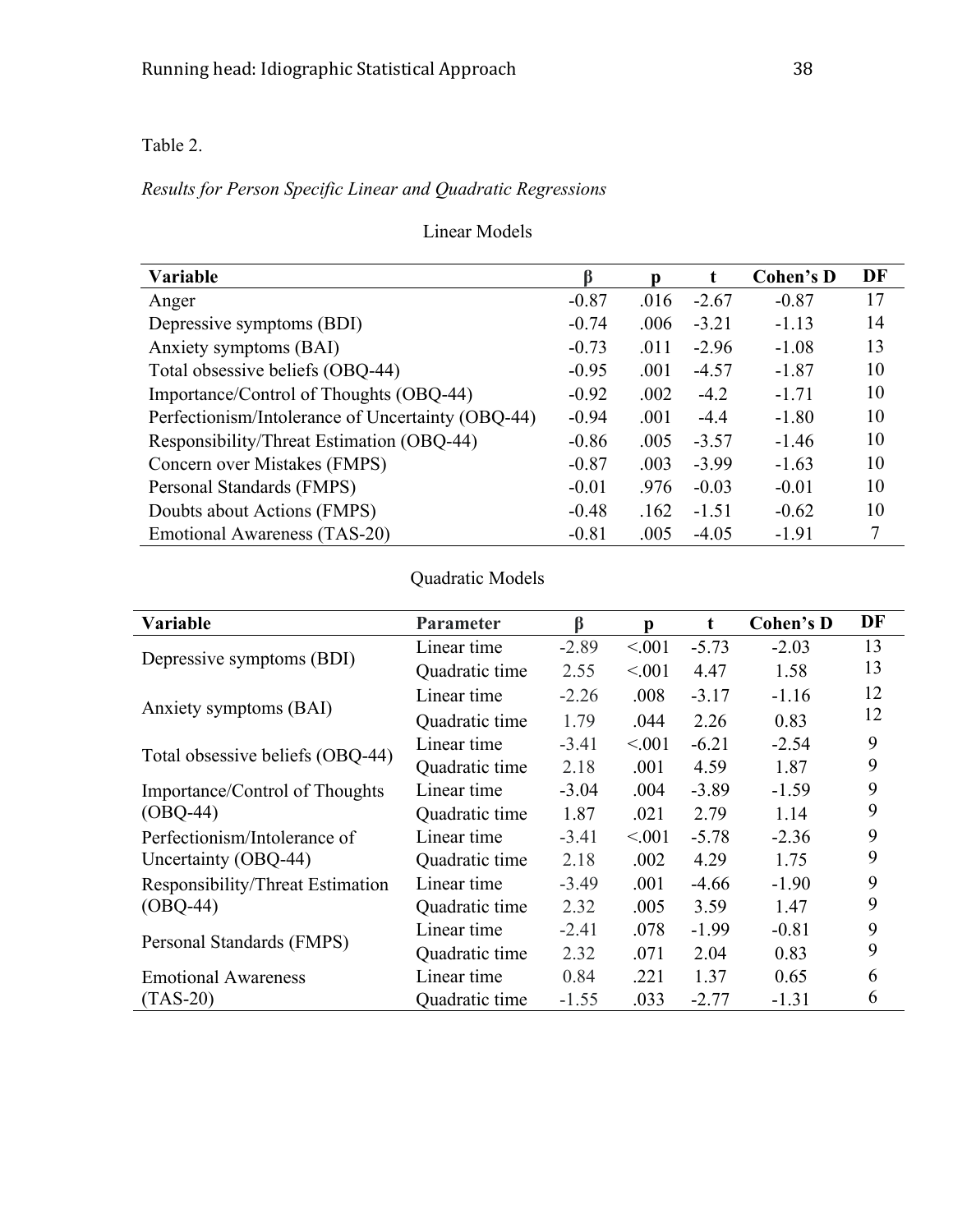# Table 3.

# *Results from Time-Lagged Regression Models Predicting Anger*

| Variable/Mechanism<br><b>Predicting Anger</b> | <b>Predictors in Model</b> | $\beta$ | $\mathbf{p}$ | t       | <b>Cohen's D</b> |
|-----------------------------------------------|----------------------------|---------|--------------|---------|------------------|
| Total obsessive beliefs                       | Lagged Mechanism           | 0.70    | .002         | 5.74    | 2.57             |
| $(OBQ-44)$                                    | Anger Autoregression       | 0.10    | < 001        | 8.17    | 3.65             |
|                                               | <b>Elapsed Time</b>        | 0.04    | .713         | 0.39    | 0.17             |
|                                               | Anger*Elapsed Time         | $-2.92$ | .001         | $-6.54$ | $-2.92$          |
| Importance/Control of                         | Lagged Mechanism           | 0.70    | .003         | 5.25    | 2.35             |
| Thoughts (OBQ-44)                             | Anger Autoregression       | 0.84    | .001         | 6.49    | 2.90             |
|                                               | <b>Elapsed Time</b>        | 0.28    | .085         | 2.14    | 0.96             |
|                                               | Anger*Elapsed Time         | $-2.26$ | .003         | $-5.25$ | $-2.35$          |
| Perfectionism/Intolerance                     | Lagged Mechanism           | 0.81    | < 0.01       | 7.23    | 3.23             |
| of Uncertainty (OBQ-44)                       | Anger Autoregression       | 1.07    | < 0.01       | 10.67   | 4.77             |
|                                               | <b>Elapsed Time</b>        | $-0.10$ | .279         | $-1.21$ | $-0.54$          |
|                                               | Anger*Elapsed Time         | $-3.53$ | < 001        | $-8.6$  | $-3.85$          |
| Responsibility/Threat                         | Lagged Mechanism           | 0.25    | .43          | 0.86    | 0.38             |
| Estimation (OBQ-44)                           | Anger Autoregression       | 0.66    | .068         | 2.22    | 0.99             |
|                                               | <b>Elapsed Time</b>        | $-0.07$ | .820         | $-0.24$ | $-0.11$          |
| <b>Personal Standards</b>                     | Lagged Mechanism           | $-0.64$ | .048         | $-2.48$ | $-1.11$          |
| (FMPS)                                        | Anger Autoregression       | 0.61    | .034         | 2.74    | 1.23             |
|                                               | <b>Elapsed Time</b>        | 0.28    | .330         | 1.06    | 0.47             |
| Doubts about Actions                          | Lagged Mechanism           | 0.46    | .147         | 1.66    | 0.75             |
| (FMPS)                                        | Anger Autoregression       | 0.62    | .057         | 2.35    | 1.05             |
|                                               | <b>Elapsed Time</b>        | 0.10    | .739         | 0.35    | 0.16             |
| Concern over Mistakes                         | Lagged Mechanism           | 0.33    | .305         | 1.12    | 0.50             |
| (FMPS)                                        | Anger Autoregression       | 0.63    | .072         | 2.18    | 0.97             |
|                                               | <b>Elapsed Time</b>        | 0.04    | .905         | 0.13    | 0.06             |
| <b>Emotional Awareness</b>                    | Lagged Mechanism           | 0.02    | .97          | 0.04    | 0.02             |
| $(TAS-20)$                                    | Anger Autoregression       | 0.75    | .201         | 1.63    | 0.87             |
|                                               | <b>Elapsed Time</b>        | 0.32    | .436         | 0.90    | 0.48             |

Note. Time-lagged regression models with anger as an outcome variable, predicted by lagged anger (autoregression), elapsed time, and each lagged mechanism. If the interaction between lagged anger and elapsed time or the interaction between the lagged mechanism and elapsed time was significant than the interaction was retained in the model.